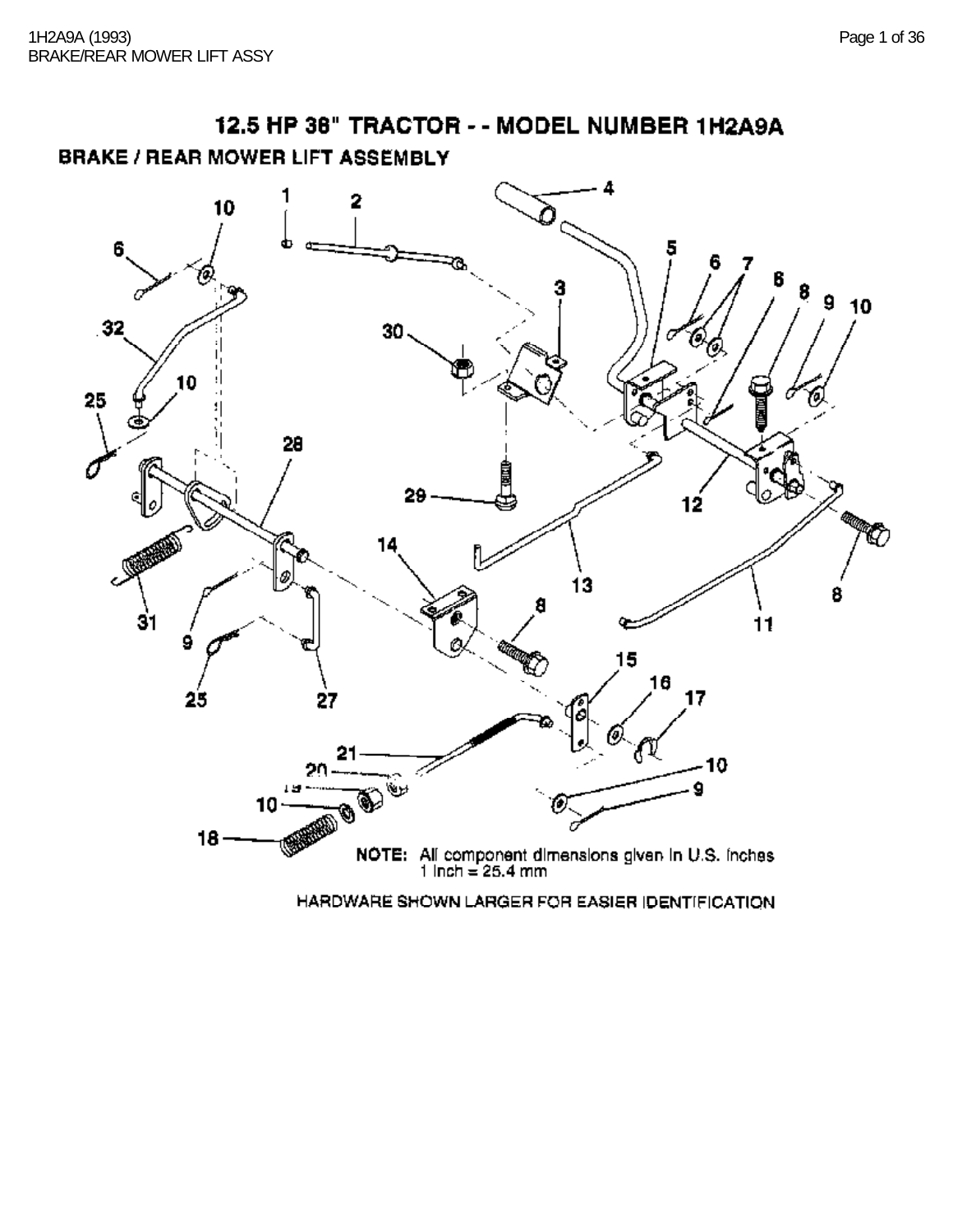| Ref # Part Number | Qty Description        |
|-------------------|------------------------|
| 1 71673           | PLUNGER CAP T          |
| 2 123436X         | "ROD,PARK BRAKE"       |
| 3 123437X         | "BRKT, PARK BRAKE"     |
| 4 8883R           | PEDAL COVER T          |
| 5 132205          | <b>BRK ASM CLUT LH</b> |
| 6 76020312        | SUB=3145               |
| 7 19131016        | <b>WASHER</b>          |
| 8 17490508        | <b>SCREW LT</b>        |
| 9 76020412        | <b>COTTER PIN</b>      |
| 10 19131316       | <b>WASHER</b>          |
| 11 123543X        | "ROD, FRT BRAKE"       |
| 12 136263         | ASM CLUTCH/BRK PD      |
| 13 123394X        | "ROD,CLUTCH"           |
| 14 121978X        | "BRKT, LIFT SHAFT"     |
| 15 123641X        | <b>BRAKE PIVOT ARM</b> |
| 16 19251816       | <b>WASHER T</b>        |
| 17 12000034       | <b>KLIP RING</b>       |
| 18 106888X        | SPRING ROD LT          |
| 19 73350600       | <b>NUT</b>             |
| 20 73680600       | SUB=73690600           |
| 21 131460         | SUB= 532131460         |
| 24 19132012       | <b>WASHER</b>          |
| 25 4921H          | <b>SPRING.RETAINER</b> |
| 27 136780         | LINK LIFT REAR LR      |
| 28 136779         | <b>LIFT ASM MWR RE</b> |
| 29 72110506       | SUB=72270506           |
| 30 73510500       | <b>NUT</b>             |
| 31 133095         | <b>COUNTER SPRING</b>  |
| 32 133721         | LINK LIFT LEVER        |
|                   |                        |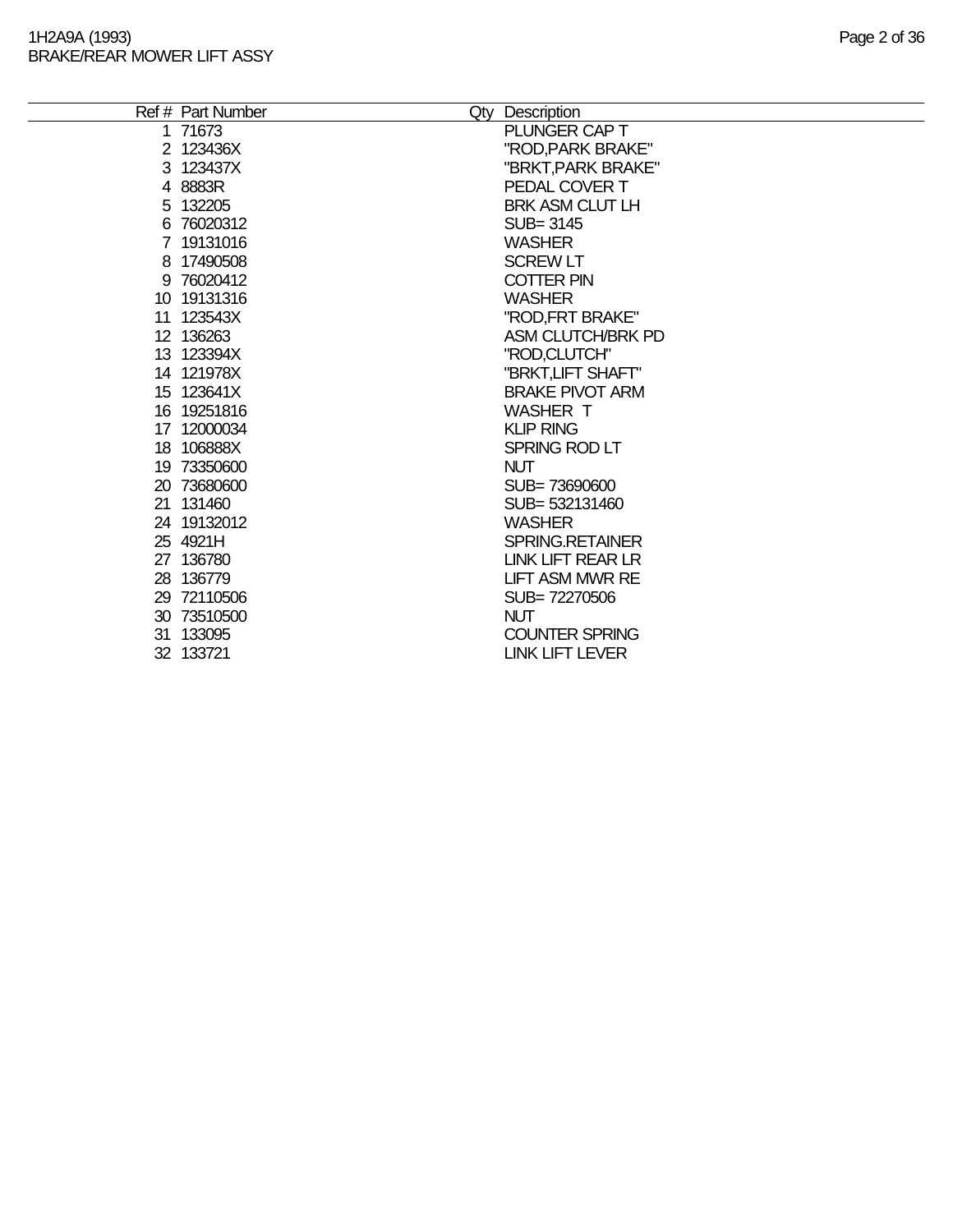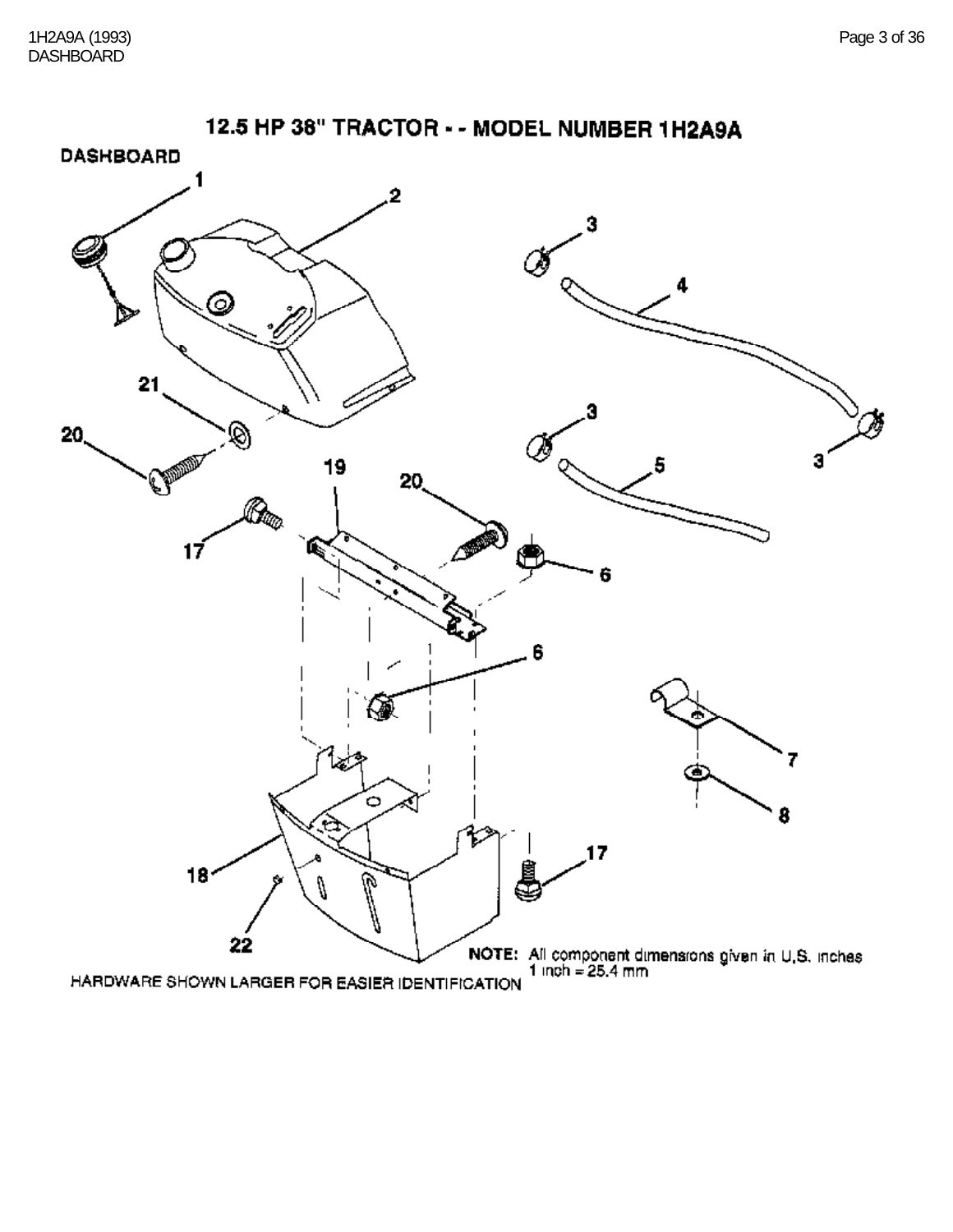#### 1H2A9A (1993) Page 4 of 36 **DASHBOARD**

|     | Ref # Part Number | Description<br>Qty   |
|-----|-------------------|----------------------|
| 1   | 132734            | CAP.FUEL.N/VENT      |
|     | 2 138392          | TANK, ASM, DASH, LR  |
|     | 3 123487X         | <b>HOSE CLAMP</b>    |
|     | 4 8544R           | $SUB = 295J$         |
|     | 5 8548R           | <b>FUEL LINE T</b>   |
|     | 6 73510400        | <b>NUT</b>           |
|     | 7 2751R           | <b>CLIP T</b>        |
|     | 8 19091216        | <b>WASHER PM</b>     |
|     | 17 72110404       | <b>BOLT</b>          |
|     | 18 131886         | <b>SUPT ASM DASH</b> |
|     | 19 134744         | <b>CROSS BRACE</b>   |
| 20. | 18000408          | SUB=818000408        |
| 21  | 19090816          | <b>WASHER</b>        |
|     | 22 134014         | <b>PLUG DOME</b>     |
|     |                   |                      |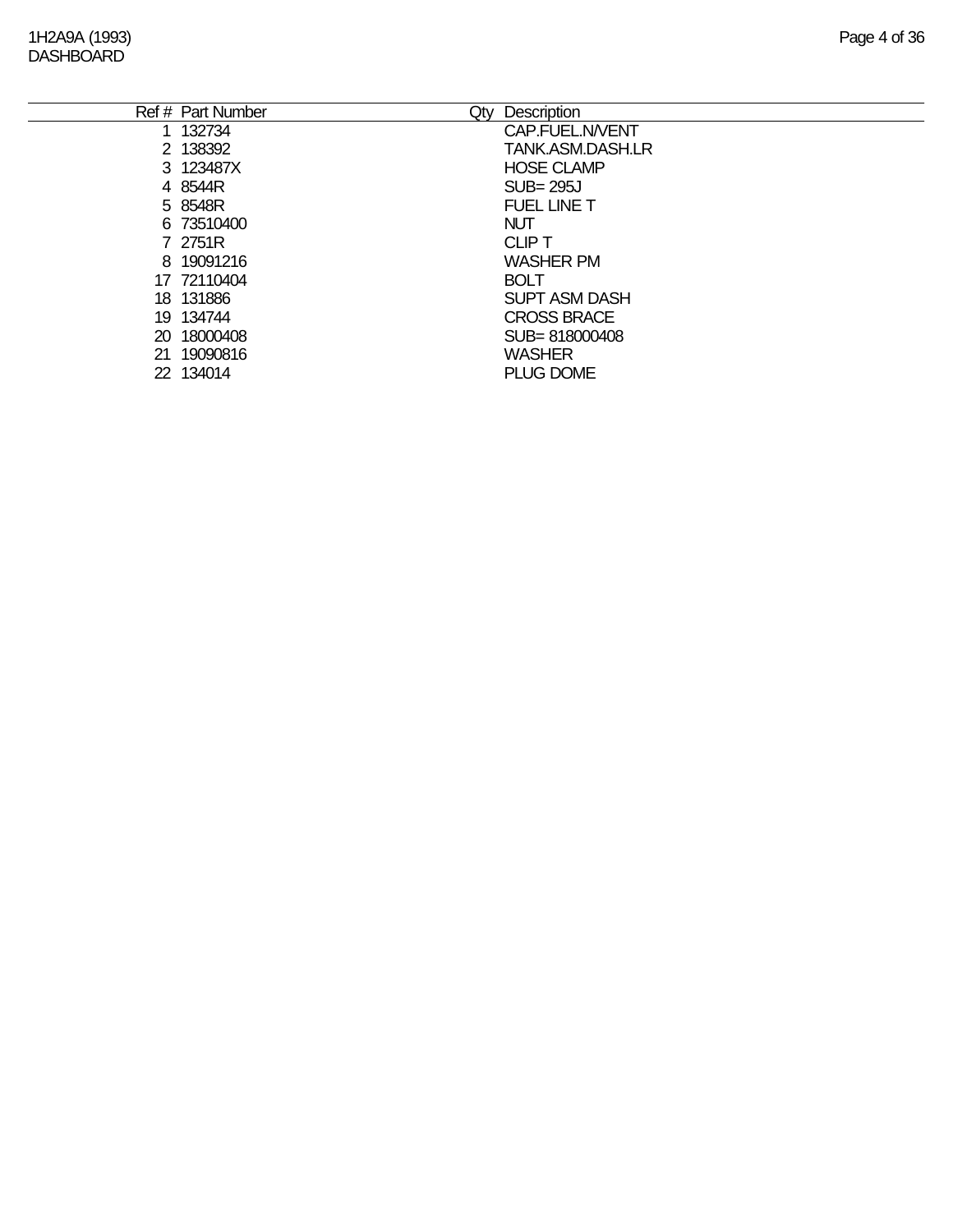**DECALS** 

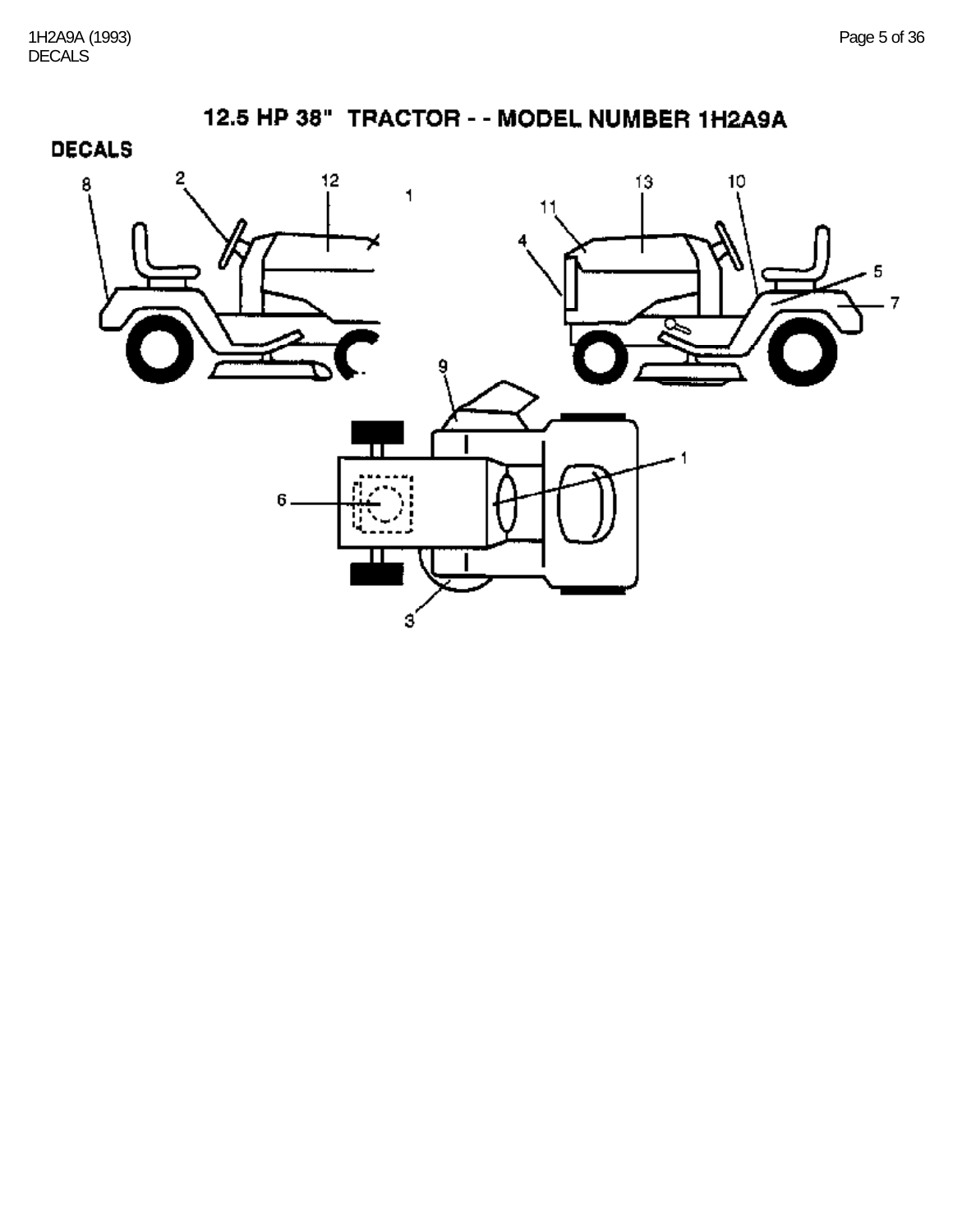| Ref # Part Number | Description<br>Qty       |
|-------------------|--------------------------|
| 1 123637X         | SUB=138269               |
| 2 127075          | "DECAL, STR WHL"         |
| 3 135013          | NLA.                     |
| 4 132627          | <b>GRILL DECAL</b>       |
| 5 132928          | <b>IND HGT DECK DECA</b> |
| 6 129057          | SUB= 532129057           |
| 7 121549X         | <b>DECAL</b>             |
| 8 132628          | <b>FENDER DECAL</b>      |
| 9 137259          | "DECAL, WARNING"         |
| 10 133795         | <b>DECAL CAUTION</b>     |
| 11 135866         | <b>NLA</b>               |
| 12 130568         | "DECAL, STP HD RH"       |
| 13 130569         | "DECAL, STP HD LH"       |
| 138573            | MANUAL.OPERATOR          |
| 138571            | MANUAL.O.1H2A9A E        |
| 137735            | MANUAL.P.1H2A9AE         |
| 138311            | <b>DECAL HANDLE LIFT</b> |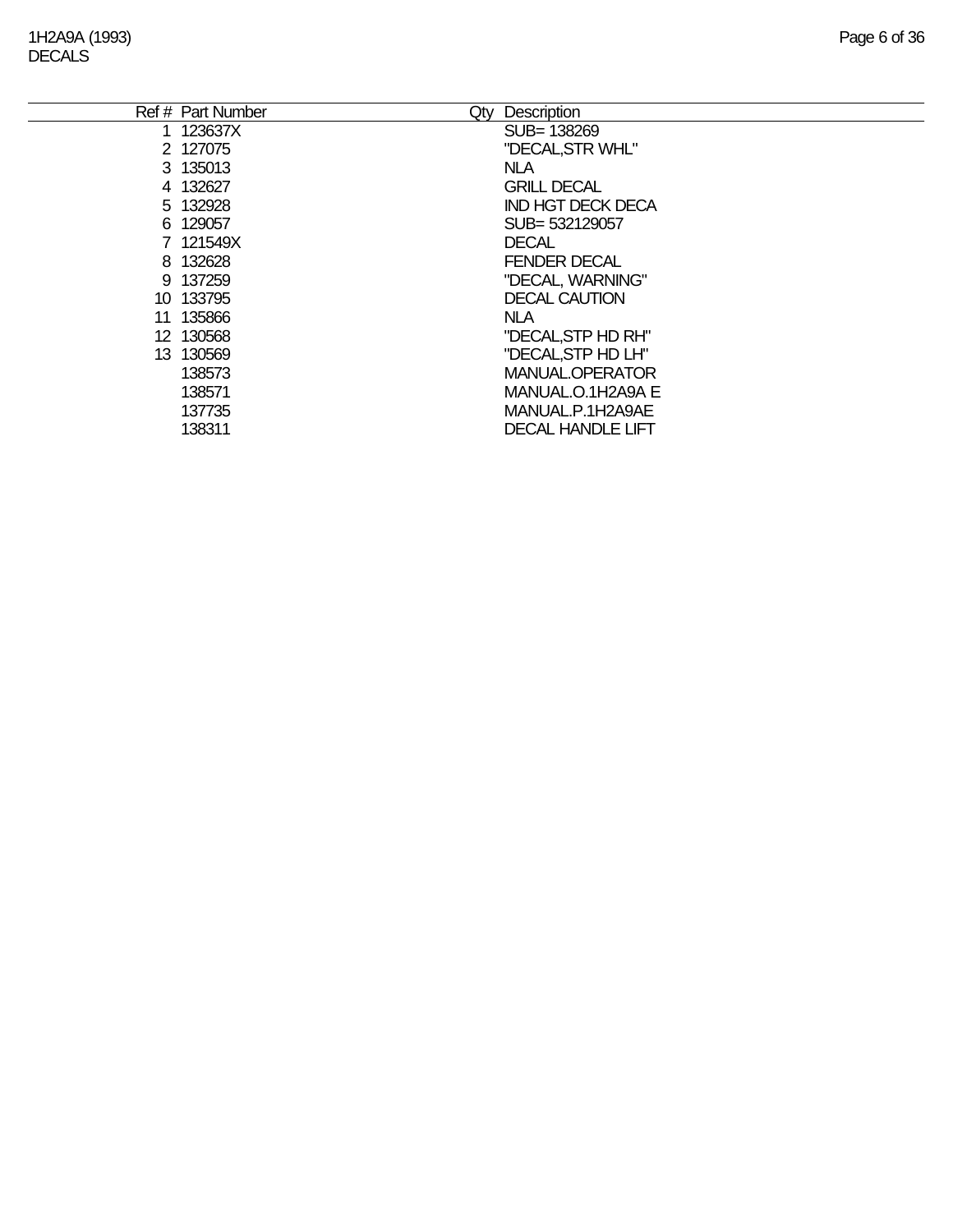**ELECTRICAL** 

![](_page_6_Figure_3.jpeg)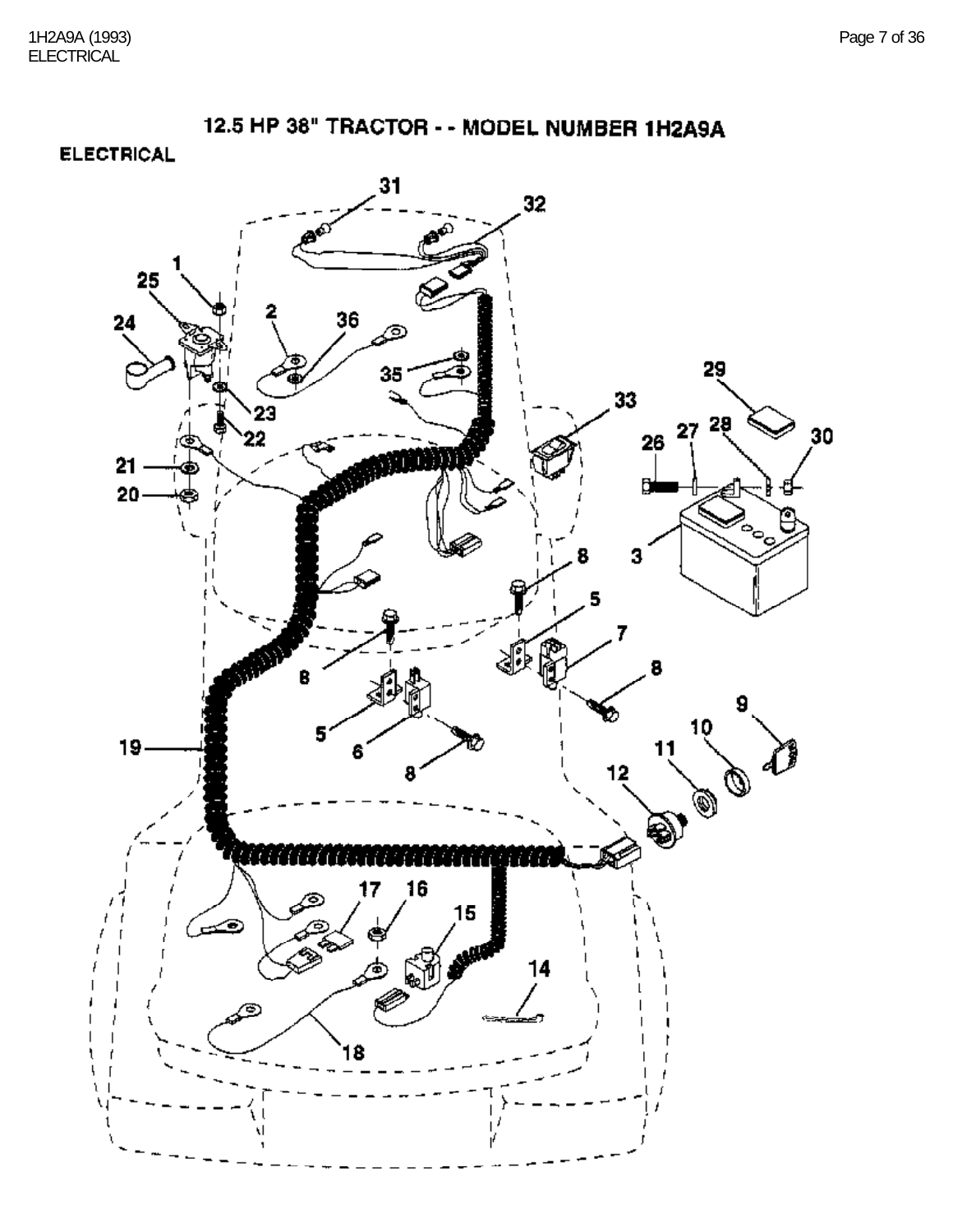| Ref # Part Number | Qty Description       |
|-------------------|-----------------------|
| 1 73510400        | <b>NUT</b>            |
| 2 108423X         | CABLE ASM.            |
| 3 133909          | SUB= 123899X          |
| 5 108236X         | <b>BRACKET LT</b>     |
| 6 104445X         | SWITCH-INTER. GT      |
| 7 109553X         | SWITCH INTERLOCKT     |
| 8 17021008        | <b>SCREW</b>          |
| 9 122147X         | <b>KEY</b>            |
| 10 123620X        | SUB= 141226           |
| 11 124211X        | <b>NUT IGNITION</b>   |
| 12 4406R          | <b>SUB= STD365402</b> |
| 14 7192J          | <b>WIRE TIE</b>       |
| 15 121305X        | <b>SWITCH SEAT</b>    |
| 16 73510500       | <b>NUT</b>            |
| 17 108824X        | <b>FUSE HYT</b>       |
| 18 128353         | <b>CABLE ASSY</b>     |
| 19 132222         | SUB= 532132222        |
| 20 73350400       | <b>NUT</b>            |
| 21 10090400       | SUB= 10040400         |
| 22 74780408       | <b>BOLT</b>           |
| 23 11050400       | <b>LOCKWASHER</b>     |
| 24 131563         | SUB= 154336           |
| 25 109081X        | SUB= 146154           |
| 26 74760412       | <b>BOLT LT</b>        |
| 27 19091016       | <b>WASHER</b>         |
| 28 10040400       | <b>LOCKWASHER</b>     |
| 29 121264X        | Ш<br>"CAP, BATTERY    |
| 30 73220400       | SUB= 50675            |
| 31 7662J          | <b>SUB=4152J</b>      |
| 32 136849         | SUB= 136850           |
| 33 110712X        | <b>SWITCH LT</b>      |
| 35 11050600       | <b>LOCKWASHER</b>     |
| 36 11150400       | <b>LOCKWASHER</b>     |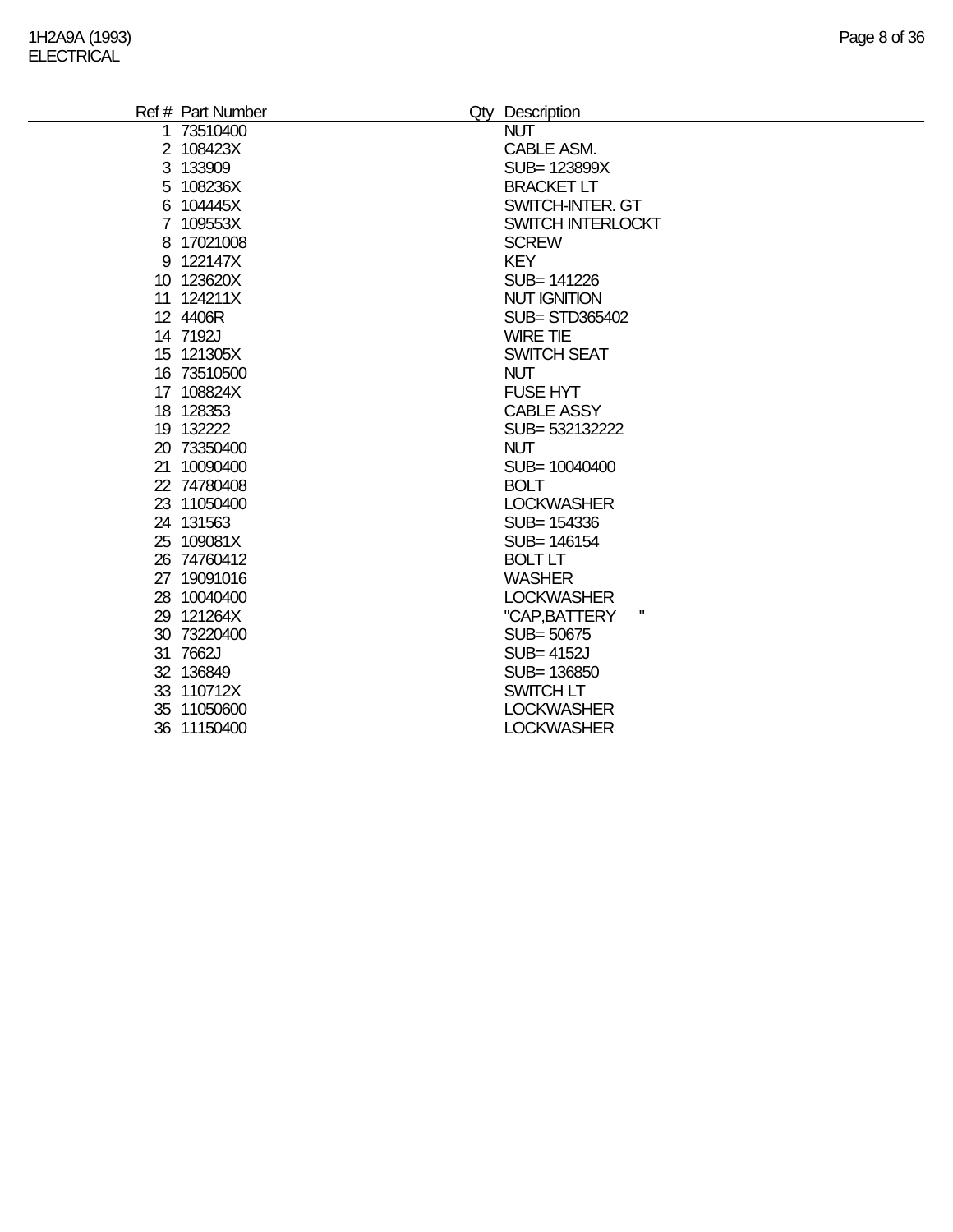12.5 HP 38" TRACTOR - - MODEL NUMBER 1H2A9A **ENGINE / THROTTLE** 

![](_page_8_Picture_2.jpeg)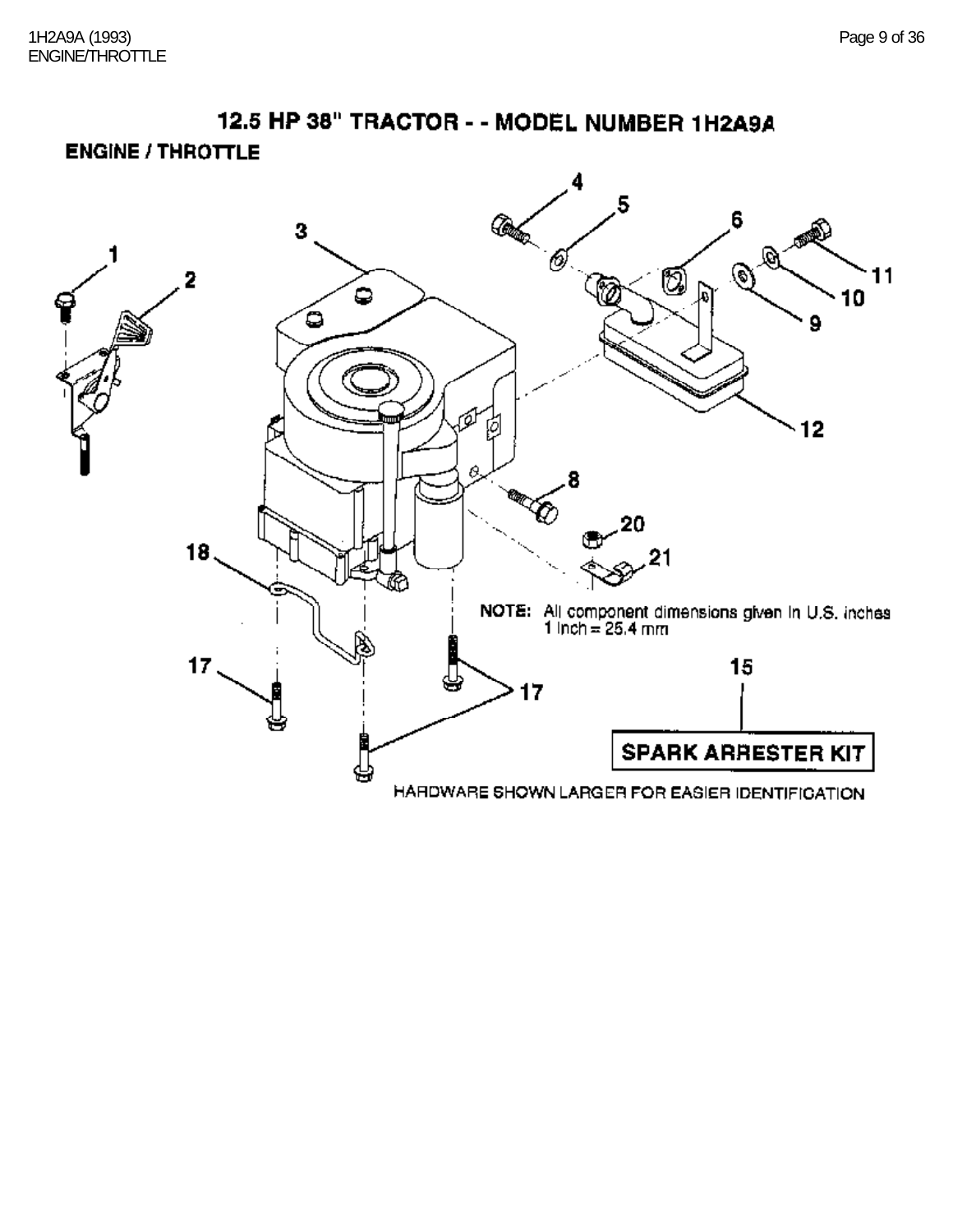## 1H2A9A (1993) Page 10 of 36 ENGINE/THROTTLE

|     | Ref # Part Number<br>Qty | Description             |
|-----|--------------------------|-------------------------|
|     | 1 17720408               | <b>SCREW</b>            |
|     | 2 132521                 | <b>THROTTLE CONTROL</b> |
| 3   |                          | <b>REFER TO IMAGE</b>   |
|     | 4 71070512               | <b>SCREW</b>            |
|     | 5 10040500               | <b>LOCKWASHER</b>       |
|     | 6 125593X                | SUB= 272293             |
|     | 8 121094X                | <b>BOLT T</b>           |
|     | 9 19101216               | <b>WASHER</b>           |
|     | 10 10040400              | <b>LOCKWASHER</b>       |
|     | 11 74780416              | <b>NLA</b>              |
|     | 12 137437                | <b>MUFFLER</b>          |
|     | 15 137180                | SUB= 532137180          |
|     | 17 17490624              | <b>SCREW LT</b>         |
| 18. | 126636X                  | "KEEPER, DR BELT GR"    |
|     | 20 73510600              | <b>NUT</b>              |
|     | 21 2751R                 | <b>CLIPT</b>            |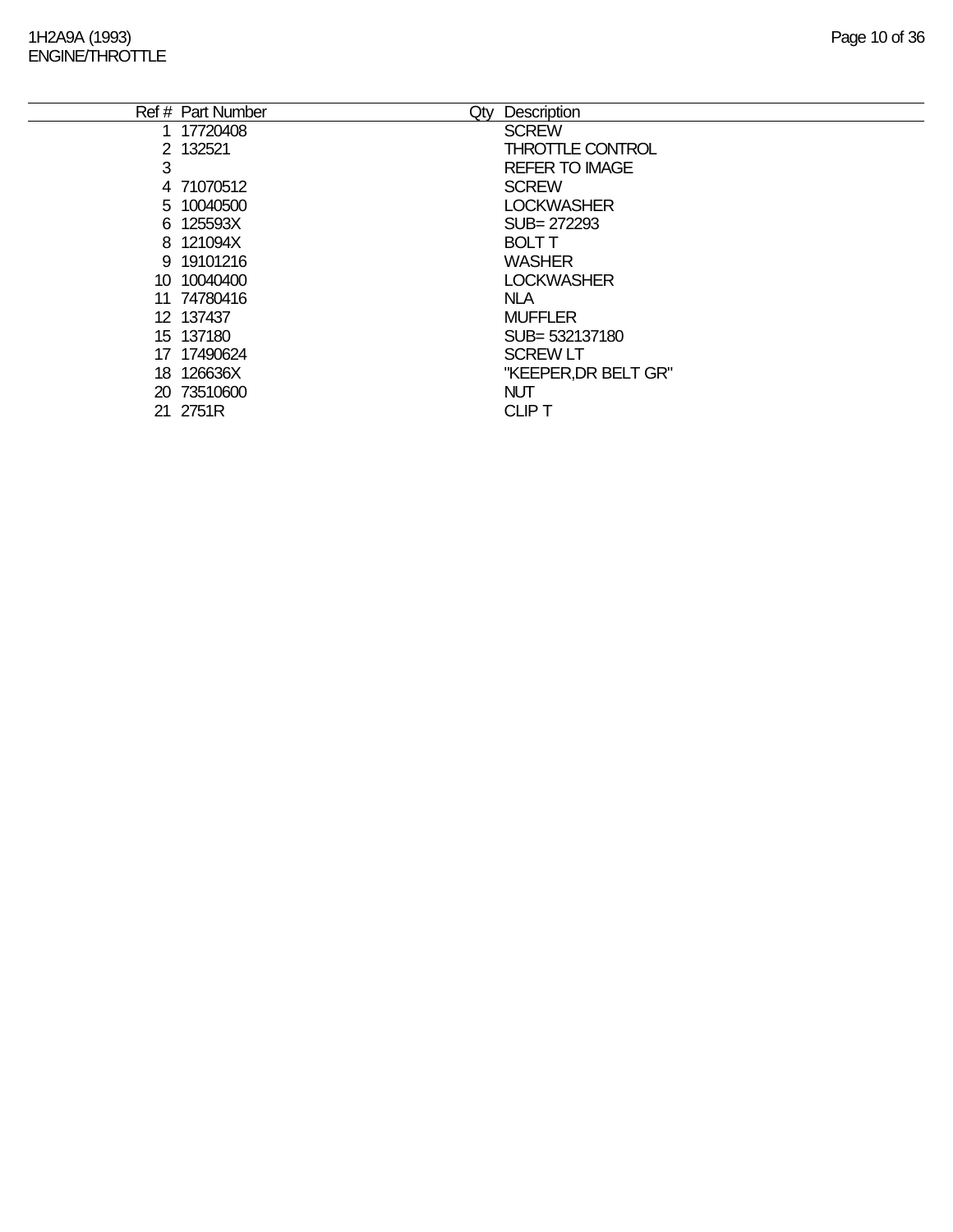**FENDER / CHASSIS** 

![](_page_10_Figure_3.jpeg)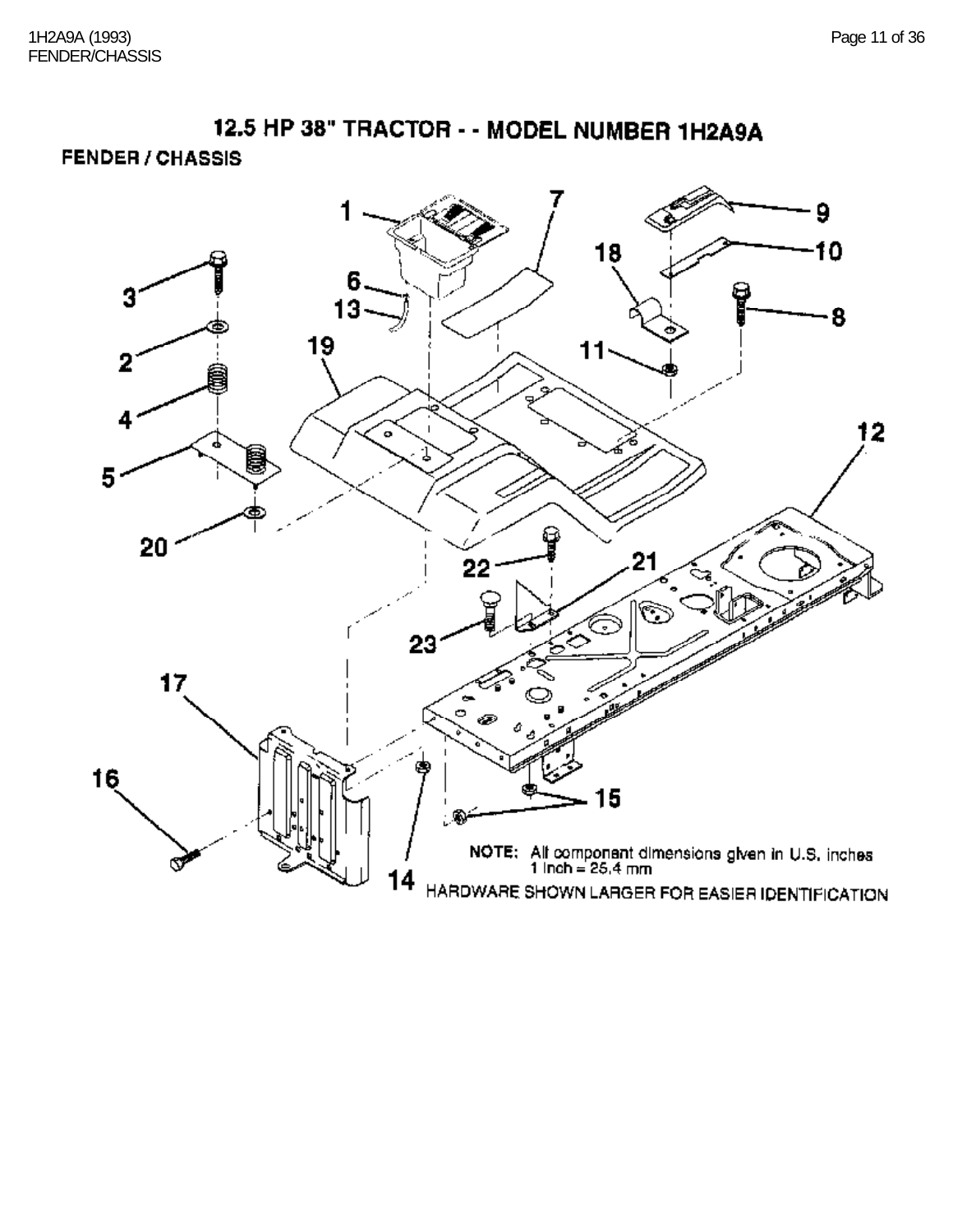| Ref # Part Number<br>Qty | Description              |
|--------------------------|--------------------------|
| 1 129965                 | SUB= 156417              |
| 2 19132012               | <b>WASHER</b>            |
| 3 17490612               | <b>SCREW</b>             |
| 4 124181X                | SPRING COMPRESSIO        |
| 5 127115X505             | <b>BTRY FENDER PLATE</b> |
| 6 109596X                | <b>HOSE CLAMP T</b>      |
| 7 124144X                | PAD FOOTREST             |
| 8 17490512               | <b>SCREW</b>             |
| 9 126995X                | SUB=126995X428           |
| 10 124307X               | "SHIFT LOCK, BAR"        |
| 11 124346X               | <b>NUT</b>               |
| 12 137097                | SUB= 139893              |
| 13 109238X               | <b>TUBE T</b>            |
| 14 73510400              | <b>NUT</b>               |
| 15 73680500              | SUB=73690500             |
| 16 74760512              | <b>BOLT</b>              |
| 17 127880                | <b>DRAWBAR</b>           |
| 18 126470X               | "CLIP, INSULATOR"        |
| 19 132650X505            | SUB= 140956X505          |
| 20 19091413              | <b>WASHER</b>            |
| 21 132562                | SUB= 140297              |
| 22 17490508              | <b>SCREW LT</b>          |
| 23 72110506              | SUB=72270506             |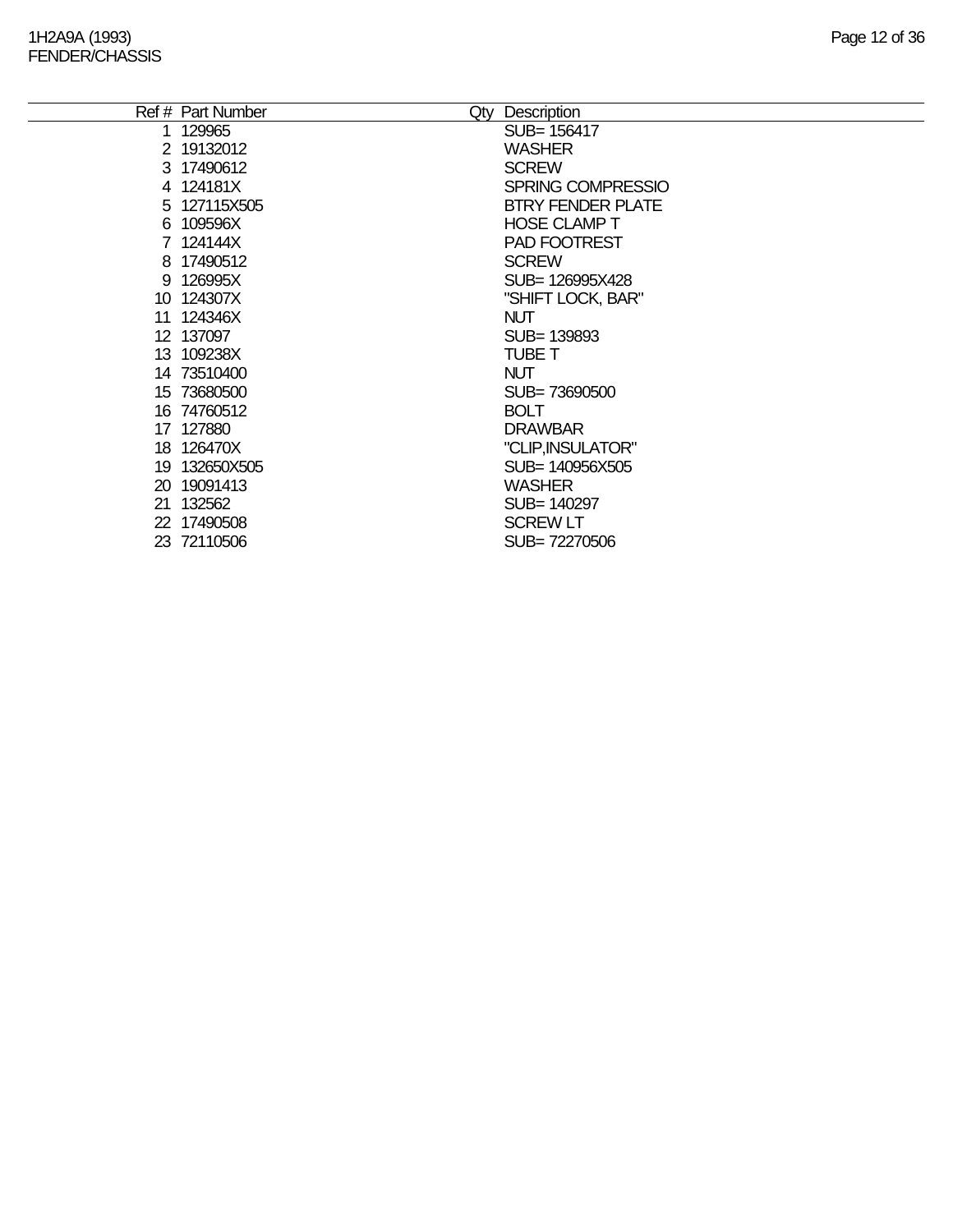**FRONT AXLE** 

![](_page_12_Figure_3.jpeg)

NOTE: All component dimensions given in U.S. Inches<br>1 inch = 25.4 mm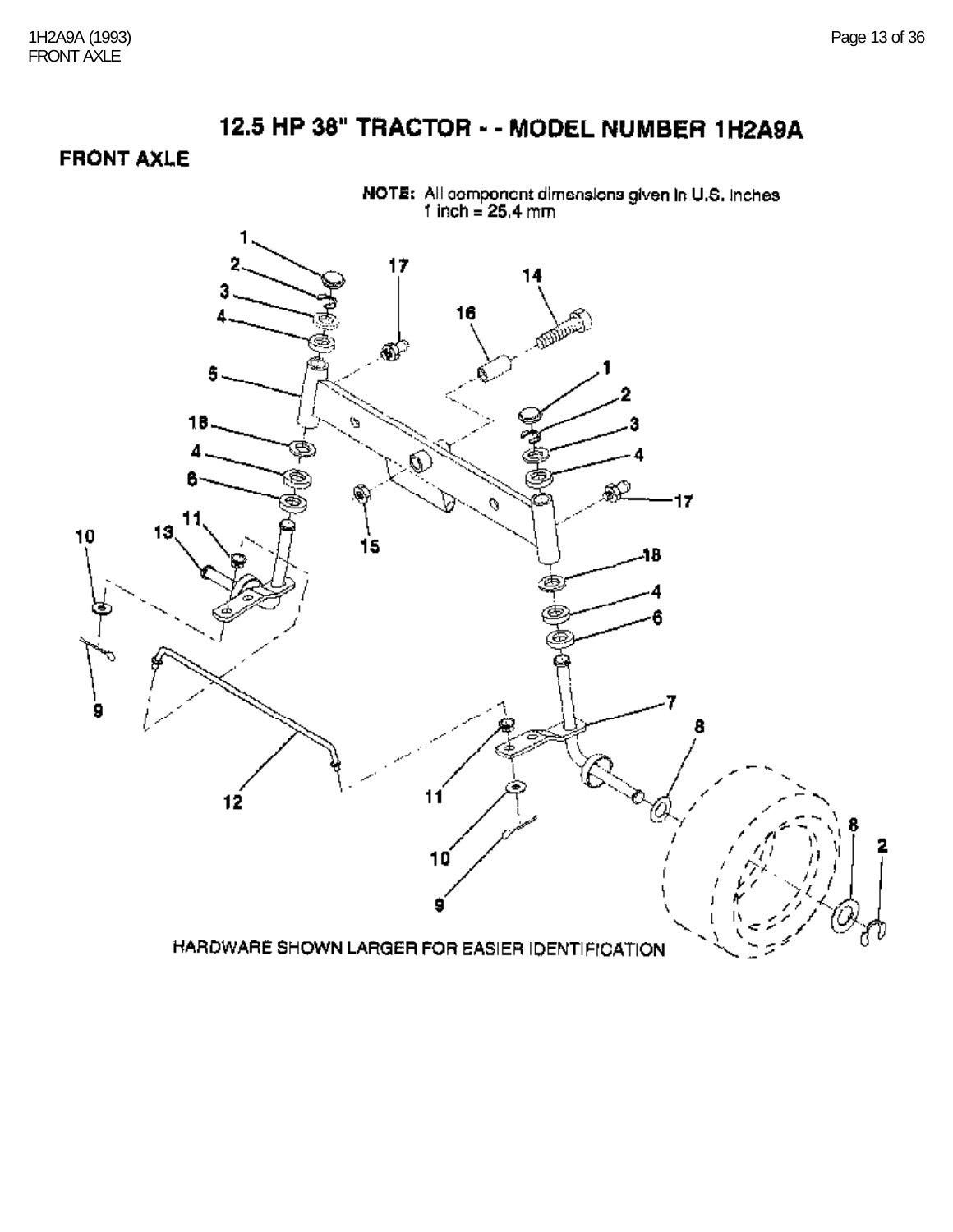|     | Ref # Part Number | Qty | Description             |
|-----|-------------------|-----|-------------------------|
|     | 121232X           |     | <b>CAP</b>              |
|     | 2 12000029        |     | <b>RING</b>             |
|     | 3 121748X         |     | <b>WASHER</b>           |
|     | 4 3366R           |     | COL. SRTG. BEAR.        |
|     | 5 133988          |     | SUB= 142033             |
|     | 6 6266H           |     | WASHER .T               |
|     | 7 137062          |     | <b>SPINDLE ASM RH</b>   |
|     | 8 19272016        |     | <b>WASHER</b>           |
|     | 9 76020412        |     | <b>COTTER PIN</b>       |
|     | 10 19131316       |     | <b>WASHER</b>           |
|     | 11 126847X        |     | <b>BUSHING.DRAGLINK</b> |
|     | 12 130465         |     | TIE ROD                 |
|     | 13 137061         |     | SPINDLE ASM LH          |
|     | 14 74011056       |     | <b>BOLT HEX 5/8-11</b>  |
|     | 15 73901000       |     | "NUT-LOC,FLANGE LT"     |
|     | 16 110438X        |     | <b>BEARING</b>          |
|     | 17 6855M          |     | <b>ZERK M</b>           |
| 18. | 19272916          |     | <b>WASHER</b>           |
|     |                   |     |                         |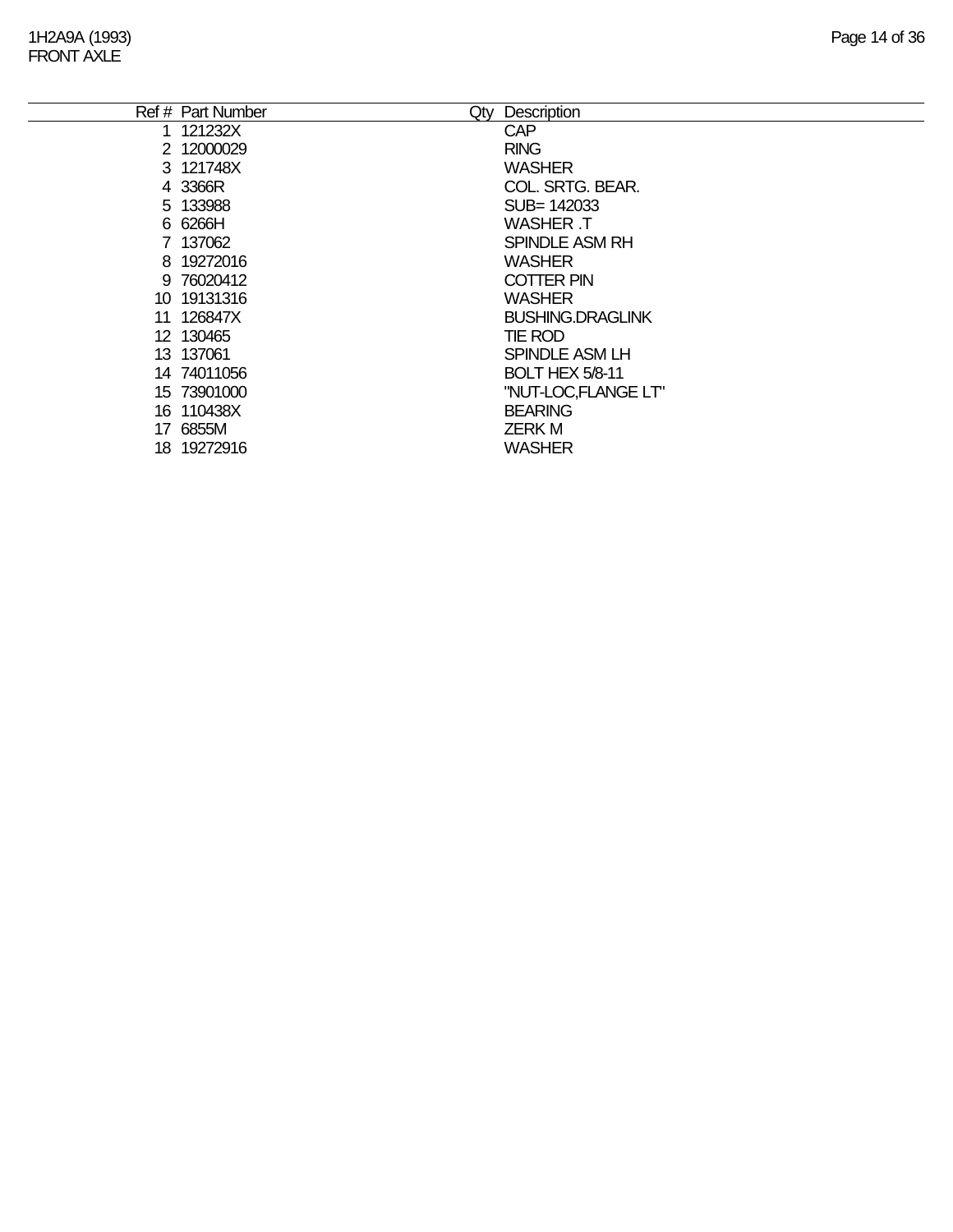![](_page_14_Figure_2.jpeg)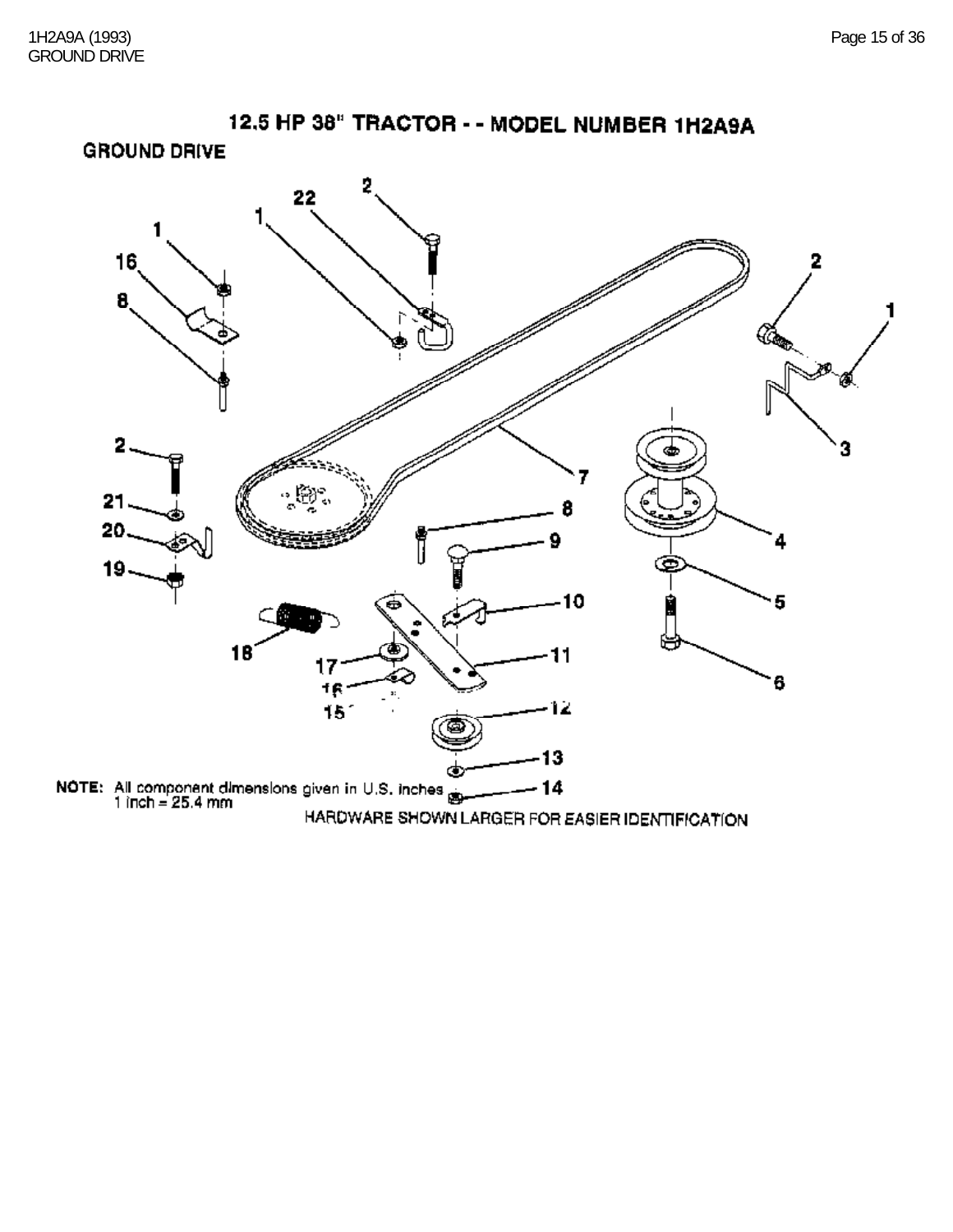|    | Ref # Part Number | Qty | Description              |
|----|-------------------|-----|--------------------------|
|    | 1 73680500        |     | SUB=73690500             |
|    | 2 74760512        |     | <b>BOLT</b>              |
|    |                   |     |                          |
|    | 3 132946          |     | <b>KEEPER MWR DR BLT</b> |
|    | 4 135036          |     | SUB= 138029              |
|    | 5 10040700        |     | <b>LOCKWASHER</b>        |
|    | 6 71130748        |     | <b>BOLT</b>              |
|    | 7 126520X         |     | V BELT                   |
|    | 8 123405X         |     | "KEEPER, DRIVE BELT"     |
|    | 9 72140612        |     | <b>BOLT</b>              |
|    | 10 123396X        |     | "KEEP, IDLER DR BEL"     |
| 11 | 123395X           |     | SUB= 140911              |
|    | 12 123674X        |     | PULLEY.IDLER.FLAT        |
|    | 13 19131316       |     | <b>WASHER</b>            |
|    | 14 73930600       |     | <b>LOCKNUT</b>           |
|    | 15 73680600       |     | SUB=73690600             |
|    | 16 126471X        |     | "CLIP, INSULATOR"        |
|    | 17 122052X        |     | <b>SPACER RETAINER</b>   |
|    | 18 131459         |     | SUB= 532131459           |
|    | 19 73510500       |     | <b>NUT</b>               |
|    | 20 123891X        |     | "KEEPER, DR BELT"        |
|    | 21 19111016       |     | <b>WASHER</b>            |
|    | 22 123404X        |     | "KEEPER, FRA DR BEL"     |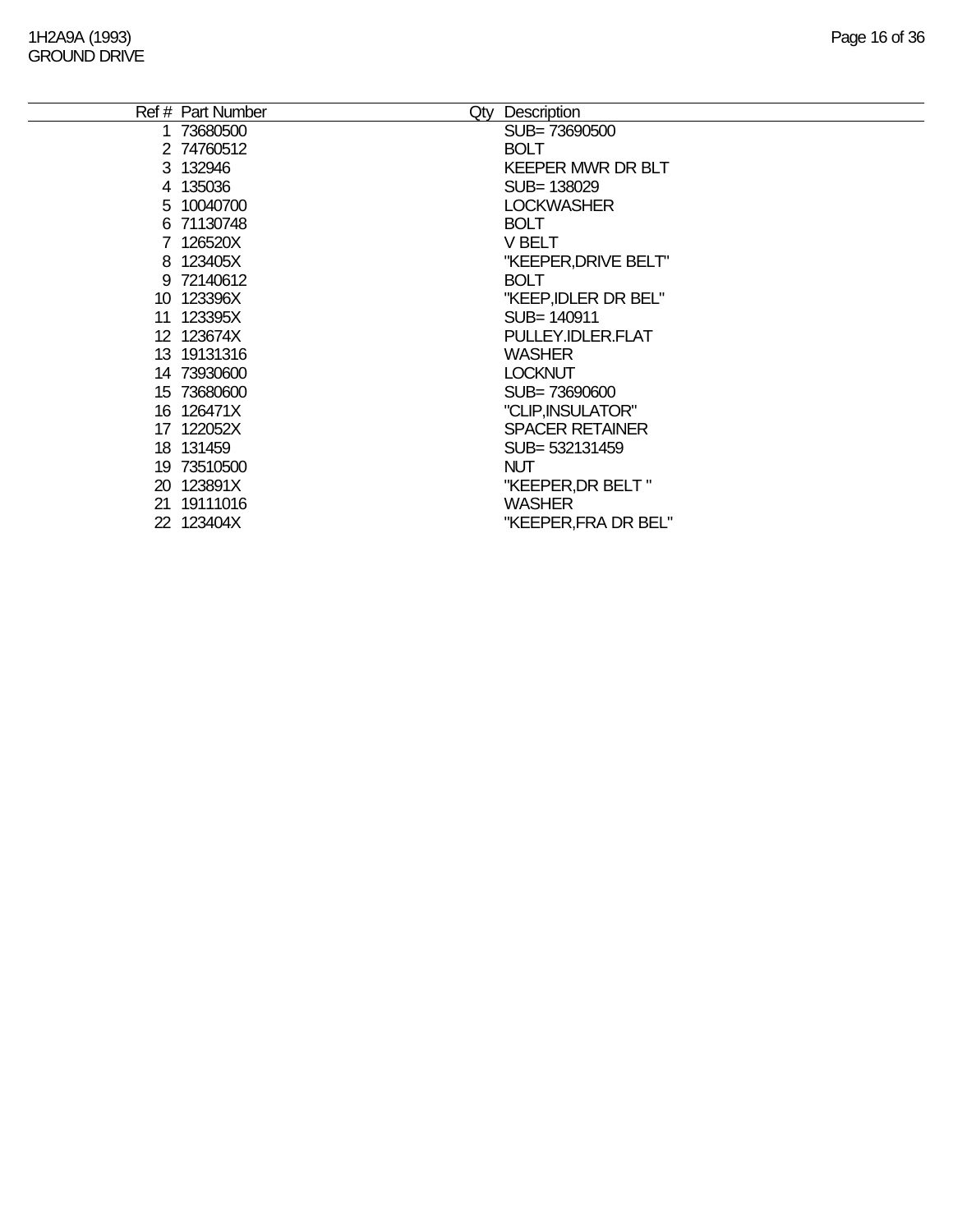12.5 HP 38" TRACTOR - - MODEL NUMBER 1H2A9A **HOOD**  $12$ 11  $\overline{2}$ ۰ 13 15  $10<sup>′</sup>$ 16 J 17, 19 8 4 9  $\overline{2}$ 7 18 6 NOTE: All component dimensions given in U.S. inches<br>1 Inch = 25.4 mm 5

HARDWARE SHOWN LARGER FOR EASIER IDENTIFICATION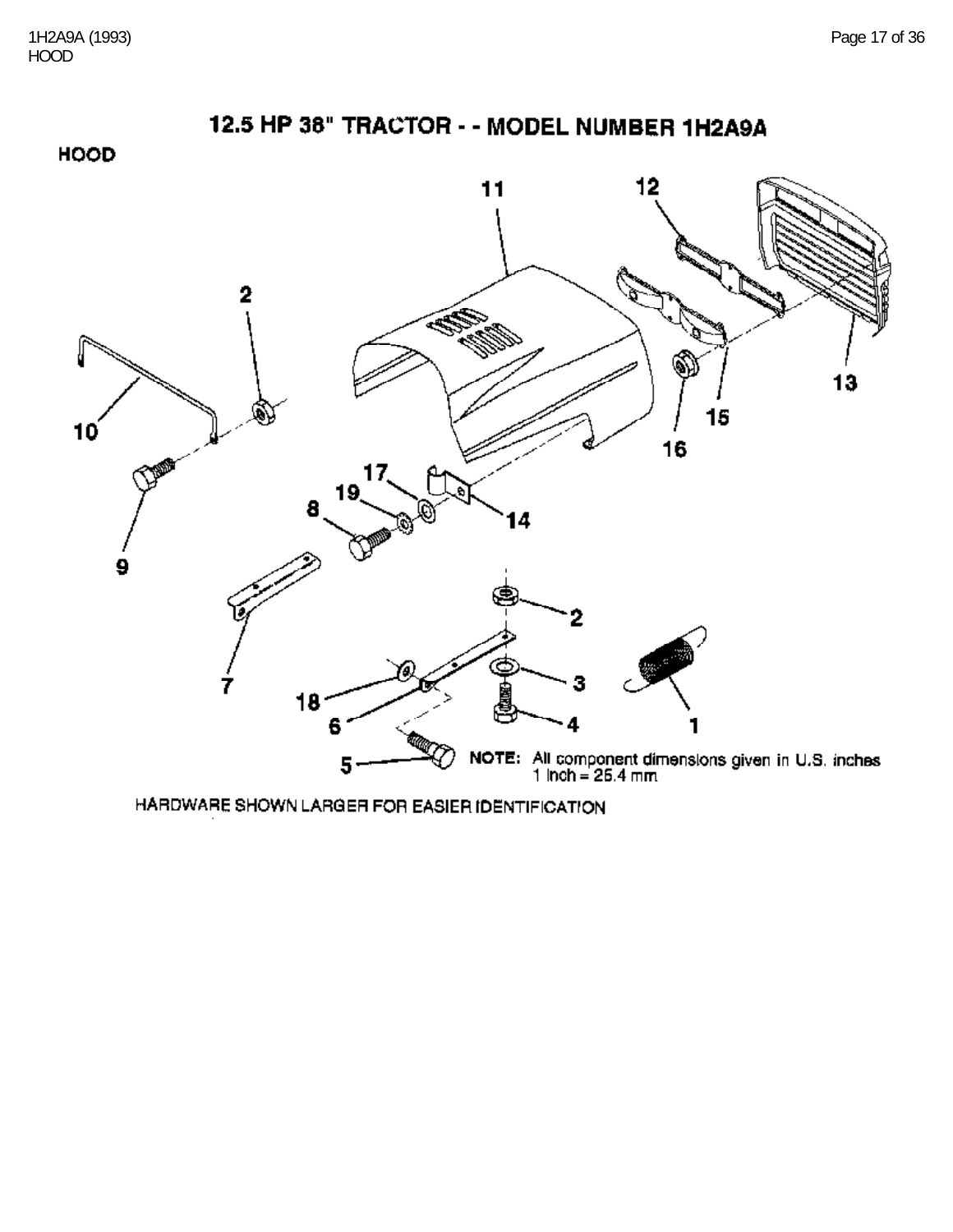e<br>H

|    | Ref # Part Number | Qty | Description          |
|----|-------------------|-----|----------------------|
|    | 124657X           |     | <b>EXT SPRING</b>    |
|    | 2 73510400        |     | <b>NUT</b>           |
|    | 3 19091016        |     | <b>WASHER</b>        |
|    | 4 74780410        |     | <b>BOLT</b>          |
|    | 5 126675X         |     | SUB= 139888          |
|    | 6 122549X         |     | <b>BRKT HOOD RH</b>  |
|    | 7 122548X         |     | <b>BRKT HOOD LH</b>  |
|    | 8 17411310        |     | SUB= 17521312        |
|    | 9 74780412        |     | SUB=74780414         |
|    | 10 123693X        |     | "BRACE, HOOD"        |
|    | 11 132918X013     |     | <b>HOOD</b>          |
|    | 12 127178         |     | LENS T               |
|    | 13 134232X428     |     | <b>GRILL (BLACK)</b> |
|    | 14 2751R          |     | <b>CLIPT</b>         |
|    | 15 127177X        |     | <b>LIGHT BOX</b>     |
|    | 16 1243461X       |     | SUB= 124346X         |
|    | 17 19091016       |     | <b>WASHER</b>        |
|    | 18 19111116       |     | <b>WASHER</b>        |
| 19 | 11030400          |     | <b>LOCKWASHER GT</b> |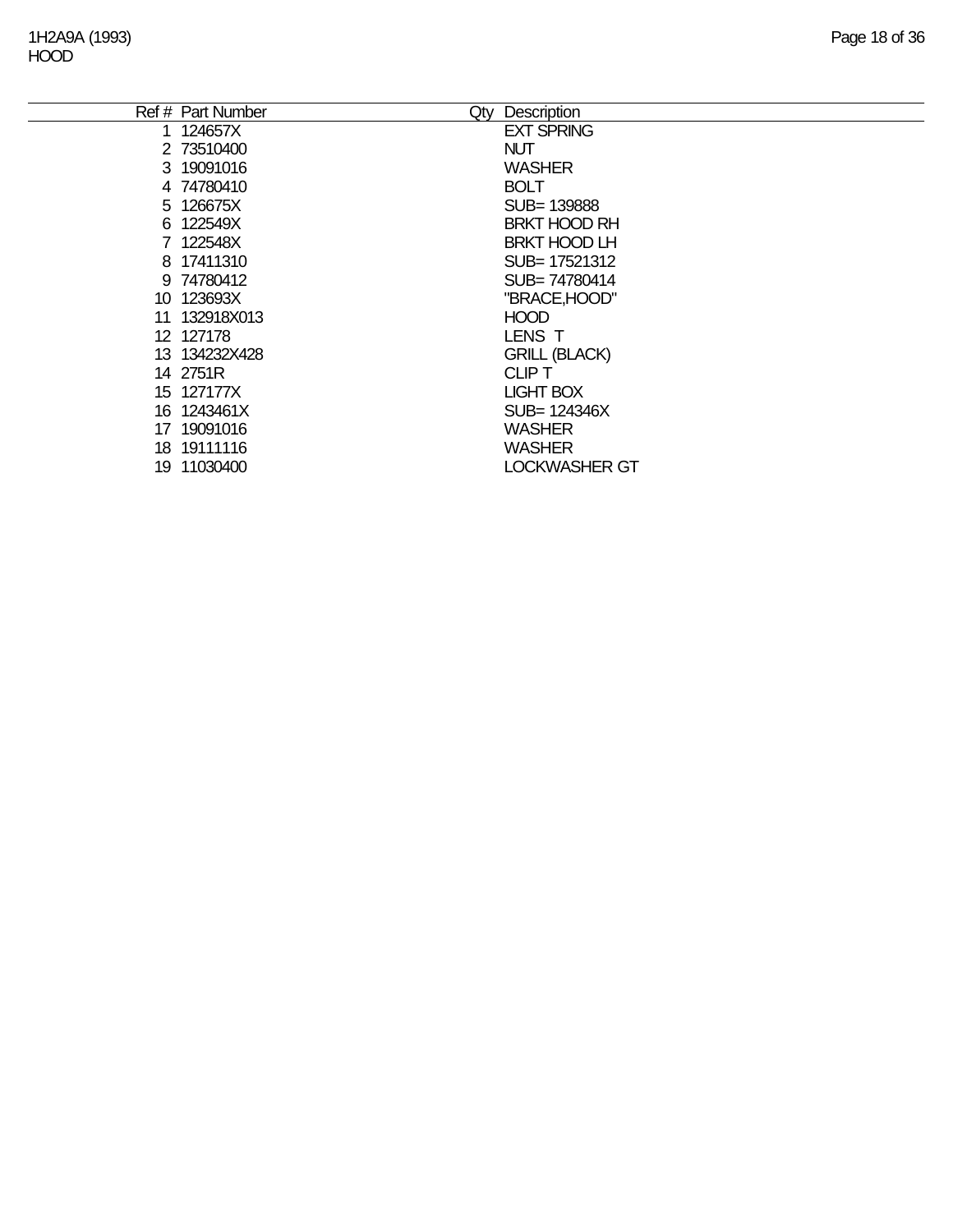![](_page_18_Figure_2.jpeg)

**MOWER DECK** 

![](_page_18_Figure_4.jpeg)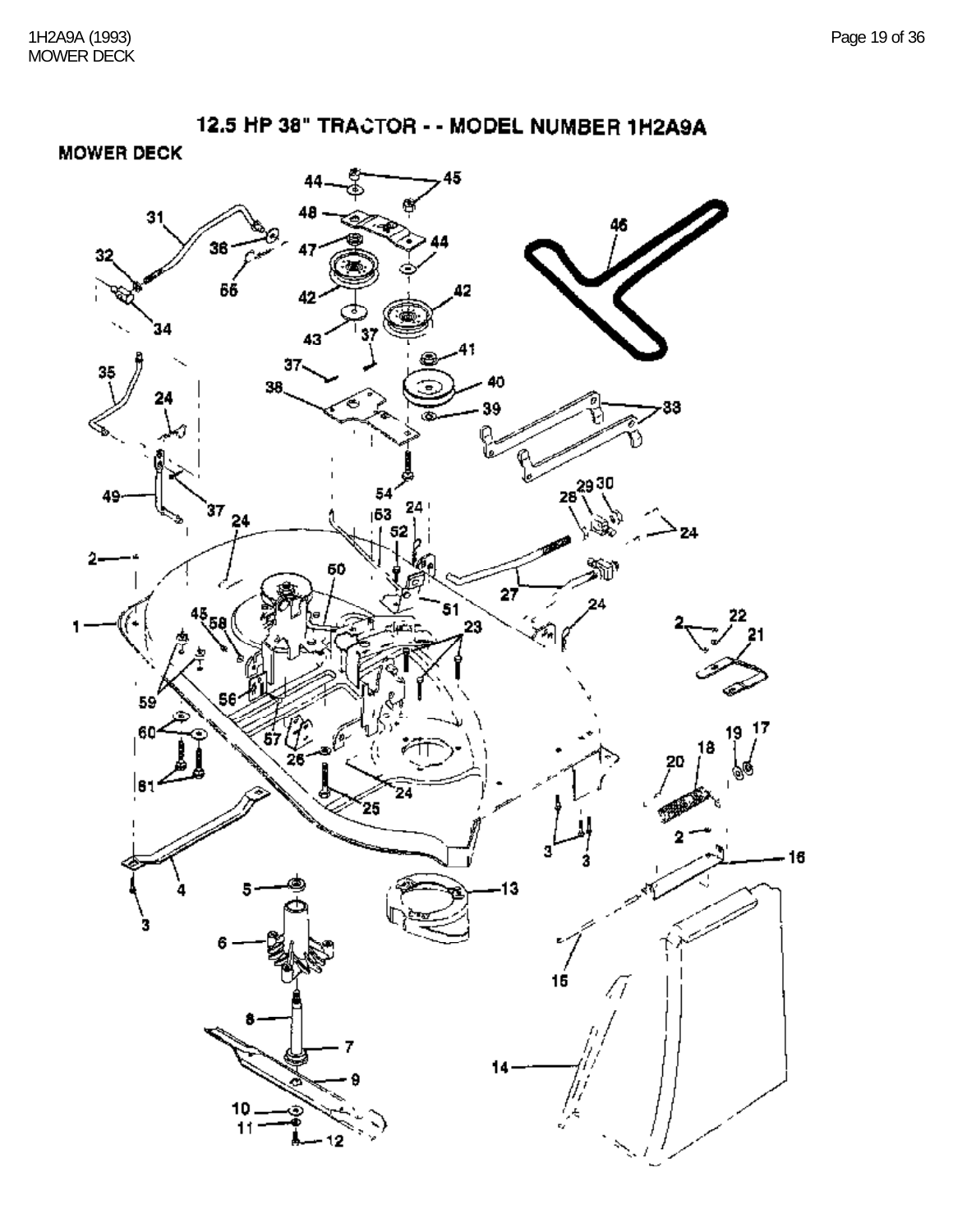| Ref # Part Number | Qty Description          |
|-------------------|--------------------------|
| 1 138356          | SUB= 142830              |
| 2 73680500        | SUB=73690500             |
|                   |                          |
| 3 72140506        | <b>BOLT</b>              |
| 4 7631J           | <b>RUNNER-LH M</b>       |
| 5 110485X         | <b>BEARING</b>           |
| 6 128774          | <b>HSG ASM MANDREL</b>   |
| 7 129895          | <b>BEARING.BALL</b>      |
| 8 133172          | SUB= 137646              |
|                   |                          |
| 9 127842          | SUB= 138497              |
| 10 129962         | <b>WASHER BLADE</b>      |
| 11 10030600       | SUB= 10040600            |
| 12 850857         | <b>BLADE BOLT</b>        |
| 13 136929         | SUB= 140329              |
| 14 106736X        | DEFLECTOR-SHLD T         |
|                   |                          |
| 15 106735X        | <b>ROD-HINGE T</b>       |
| 16 137607         | <b>BRKT DEFLECTOR</b>    |
| 17 110452X        | <b>NUT PUSH M</b>        |
| 18 106734X        | SUB= 123713X             |
| 19 19111016       | <b>WASHER</b>            |
|                   | <b>CAP-SLEEVE LT</b>     |
| 20 105304X        |                          |
| 21 128772         | <b>RUNNER RH</b>         |
| 22 19111216       | <b>WASHER M</b>          |
| 23 78158          | SUB= 17580520            |
| 24 4939M          | SUB=85902                |
| 25 74600636       | <b>BOLT</b>              |
|                   |                          |
| 26 19131612       | <b>WASHER GT</b>         |
| 27 132556         | "LINK ASM., FRONT"       |
| 28 73350800       | <b>NUT</b>               |
| 29 130171         | <b>TRUNION</b>           |
| 30 73800800       | NUT.LK.W/WSH.1/2.        |
| 31 132553         | <b>CLUTCH ROD PRI</b>    |
|                   |                          |
| 32 73350600       | <b>NUT</b>               |
| 33 132559         | <b>SUSP ARM REAR</b>     |
| 34 133604         | <b>TRUNNION</b>          |
| 35 132554         | <b>CLUTCH ROD SEC</b>    |
| 36 19131316       | <b>WASHER</b>            |
| 37 76020312       | SUB= 3145                |
| 38 133840         | <b>IDLER ARM ASSY</b>    |
|                   |                          |
| 39 129963         | <b>WASHER</b>            |
| 40 129206         | SUB= 153532              |
| 41 73050900       | SUB= 139729              |
| 42 131494         | <b>FLAT IDLER PULLEY</b> |
| 43 122052X        | <b>SPACER RETAINER</b>   |
| 44 19131612       | <b>WASHER GT</b>         |
|                   |                          |
| 45 73680600       | SUB=73690600             |
| 46 131290         | BELT-V.88.12.MW          |
| 47 133502         | <b>RETAINER SPACER</b>   |
| 48 133503         | <b>IDLER ARM STIFF</b>   |
| 49 133551         | PIVOT ROD                |
| 50 131289         | <b>BRAKE ROD LH</b>      |
|                   |                          |
| 51 130840         | <b>BRAKE ASM</b>         |
| 52 17490512       | <b>SCREW</b>             |
| 53 131288         | <b>BRAKE ROD RH</b>      |
| 54 72110614       | <b>BOLT</b>              |
| 55 4497H          | <b>RETAINER M</b>        |
| 56 136782         | PLATE ADJ LINK LH        |
|                   |                          |
| 57 72140606       | <b>BOLT</b>              |
| 58 19131212       | <b>WASHER T</b>          |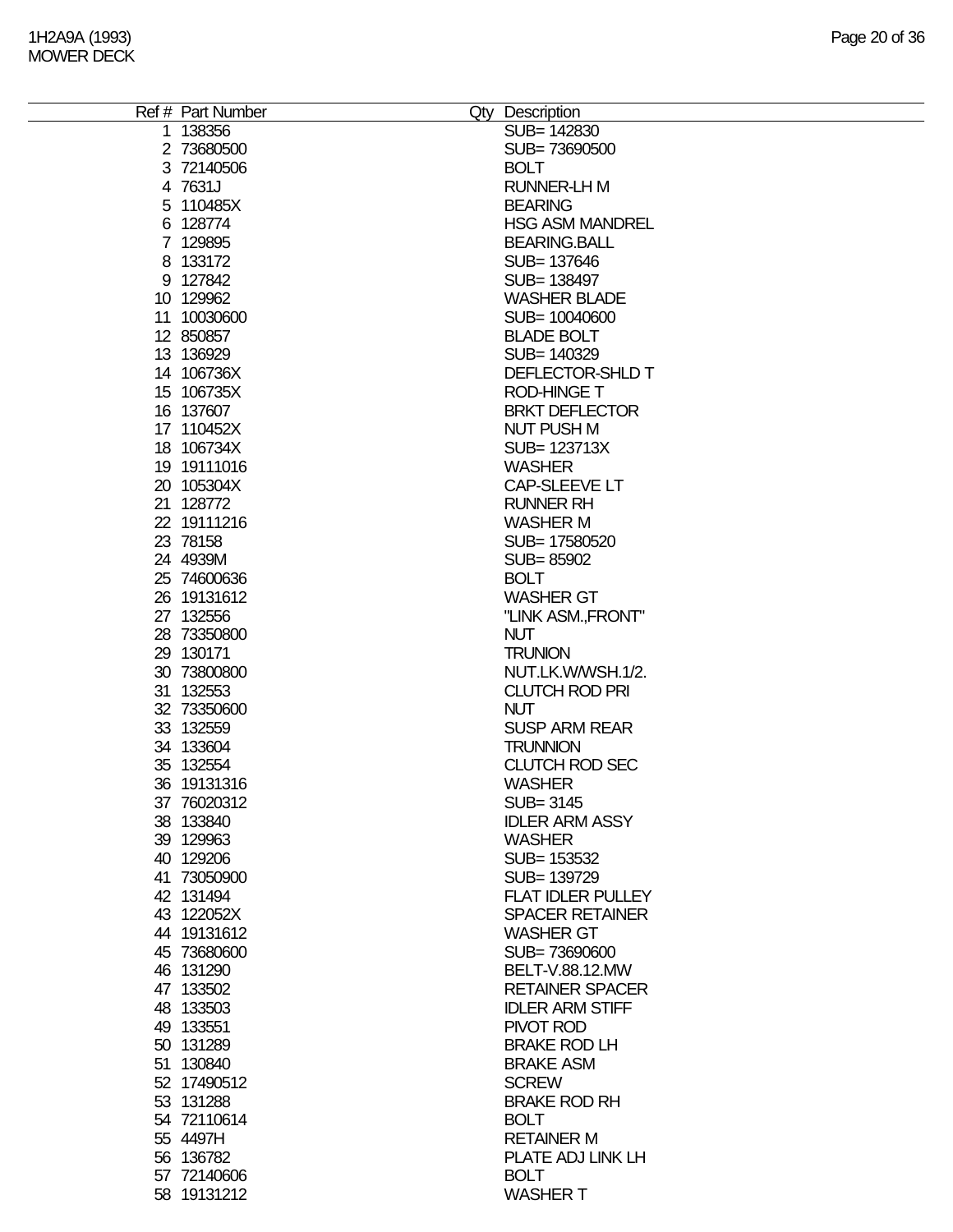| Ref # Part Number | <b>Description</b><br><b>Jty</b> |
|-------------------|----------------------------------|
| 59 73800500       | <b>NUT</b>                       |
| 60 19111112       | WASHER.34X.68X16                 |
| 72140506<br>61    | <b>BOLT</b>                      |
| 130794            | <b>MANDREL ASM</b>               |
| 137731            | SUB= 142862                      |
|                   |                                  |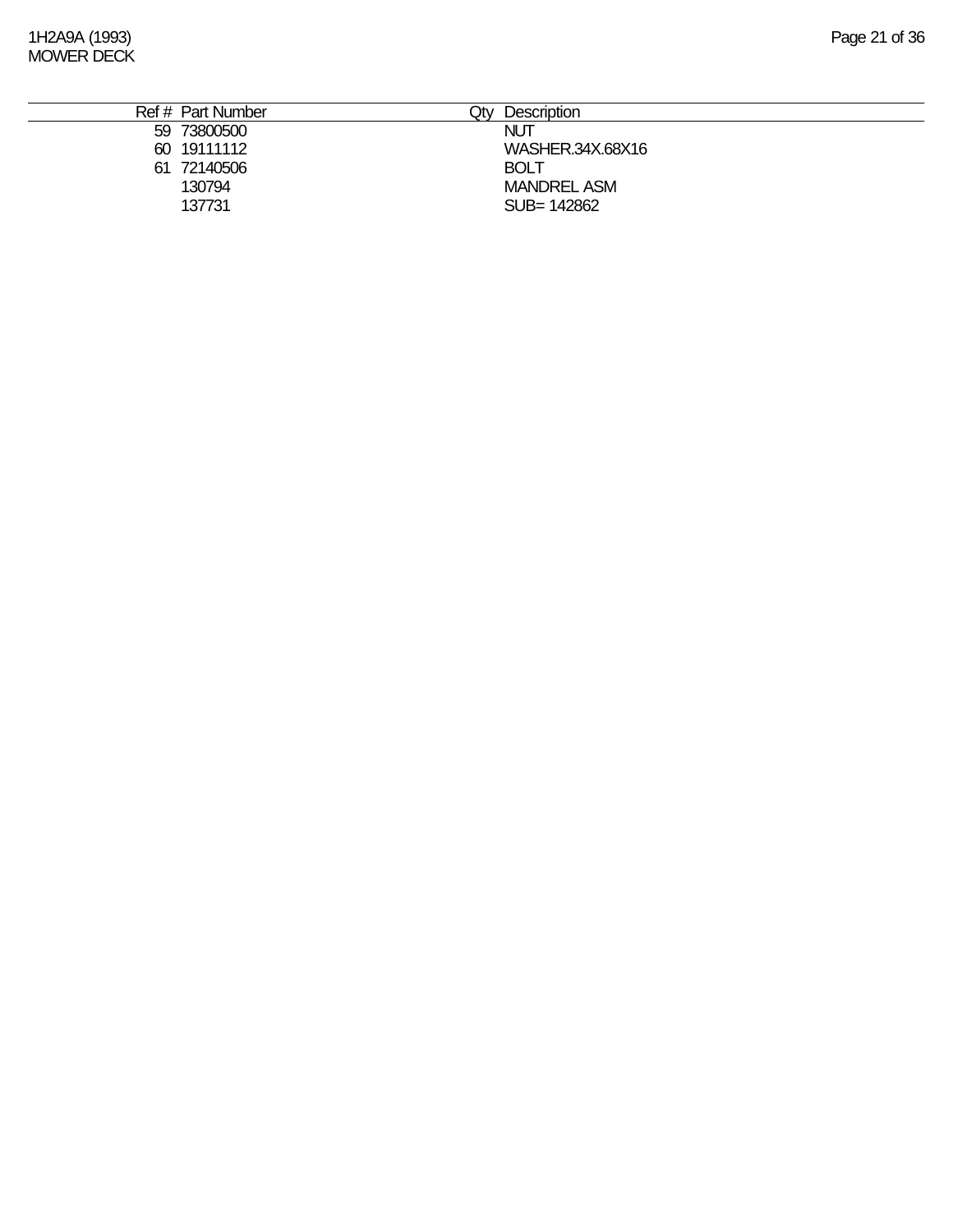**MOWER LIFT LEVER** 

![](_page_21_Figure_3.jpeg)

HARDWARE SHOWN LARGER FOR EASIER IDENTIFICATION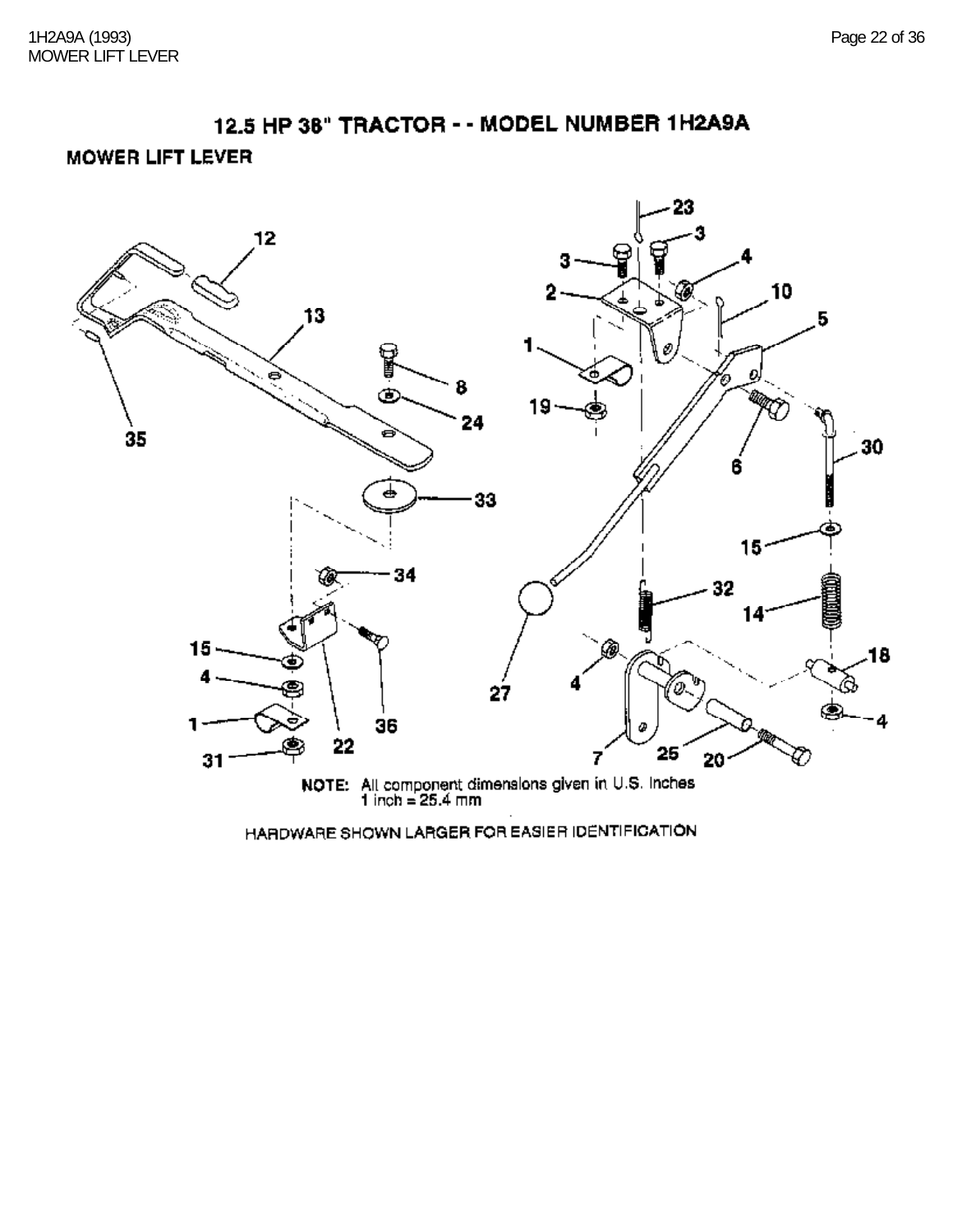| Ref # Part Number | Qty Description          |
|-------------------|--------------------------|
| 1 126470X         | "CLIP, INSULATOR"        |
| 2 122018X         | <b>BRKT CLUTCH</b>       |
| 3 74780408        | <b>BOLT</b>              |
| 4 73680600        | SUB=73690600             |
| 5 132552          | <b>CLUTCH LEVER AS</b>   |
| 6 106451X         | "BOLT, SHOULDER LT"      |
| 7 135110          | <b>MWR CLUT ARM ASM</b>  |
| 8 74930624        | <b>BOLT</b>              |
| 10 76020412       | <b>COTTER PIN</b>        |
| 12 122027X        | <b>GRIP HANDLE</b>       |
| 13 136658         | LEVER LIFT LR            |
| 14 133939         | <b>COMP CLUTCH SPRNG</b> |
| 15 19131616       | <b>WASHER HYT</b>        |
| 18 135107         | <b>TRUNNION</b>          |
| 19 73680400       | SUB=73690400             |
| 20 74760644       | <b>BOLT</b>              |
| 22 132561         | <b>LIFT LEVER BRKT</b>   |
| 23 76020312       | $SUB = 3145$             |
| 24 7672J          | <b>WASHER</b>            |
| 25 121933X        | <b>TUBE SPACER</b>       |
| 27 121466X        | <b>KNOB</b>              |
| 30 135039         | <b>ROD TENSION CLUTC</b> |
| 31 73930600       | <b>LOCKNUT</b>           |
| 32 133435         | <b>SPRING EXT</b>        |
| 33 19133808       | <b>WASHER T</b>          |
| 34 73680500       | SUB=73690500             |
| 35 133603         | <b>VINYL CAP RED</b>     |
| 36 72140506       | <b>BOLT</b>              |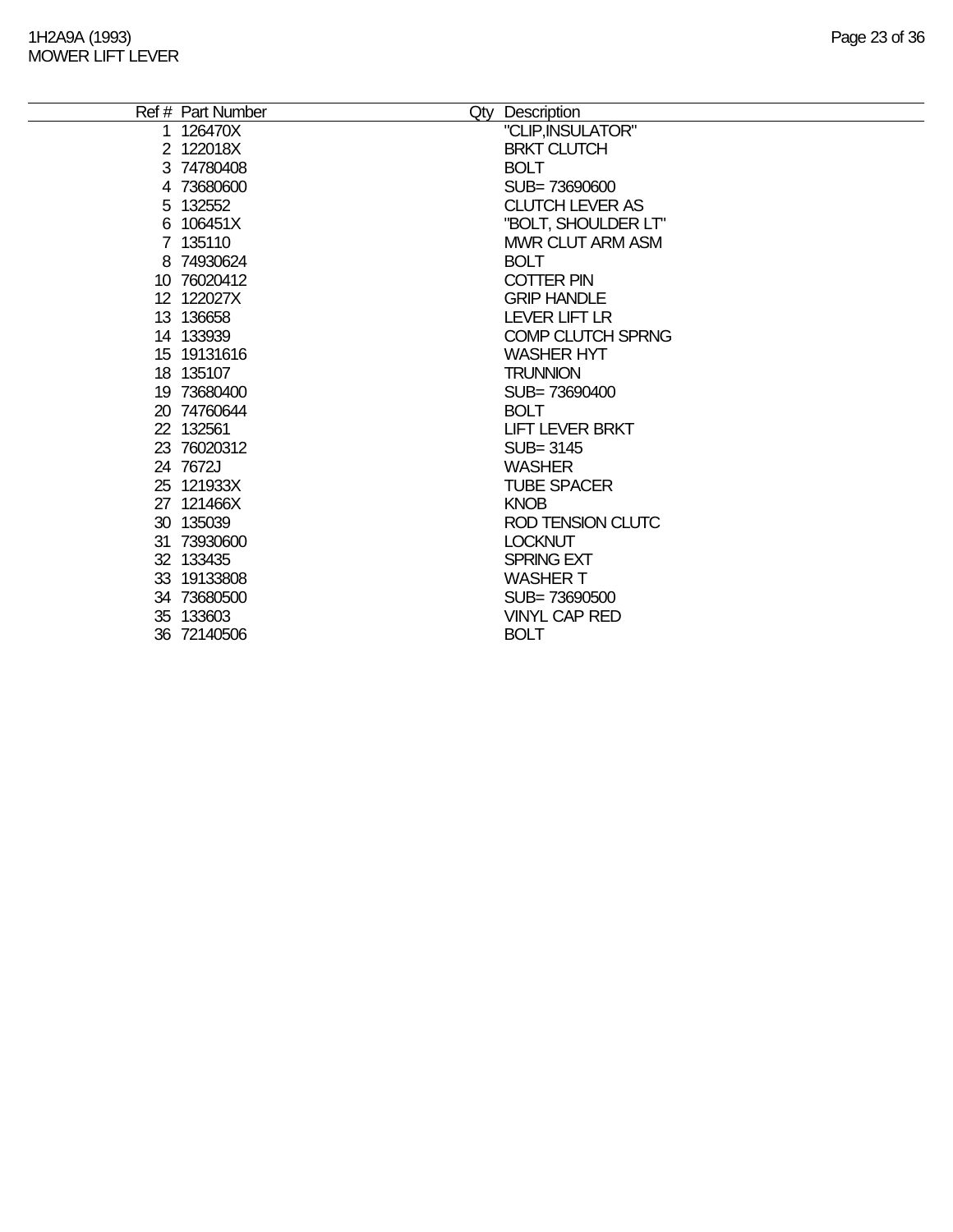12.5 HP 38" TRACTOR - - MODEL NUMBER 1H2A9A PEERLESS TRANSAXLE - MODEL NUMBER 930-028

![](_page_23_Figure_2.jpeg)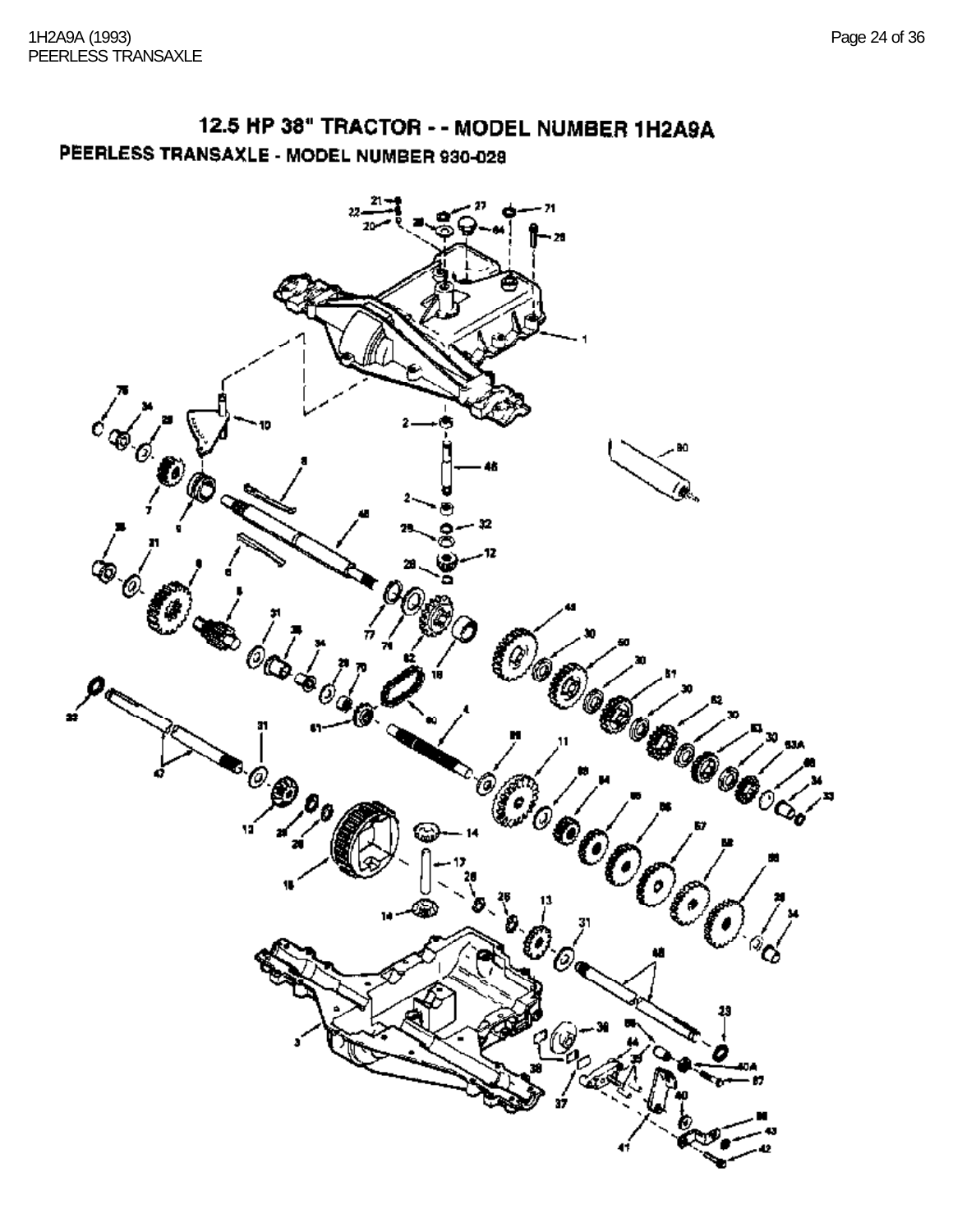| Ref # Part Number | Qty Description                |
|-------------------|--------------------------------|
| 1 772108          | COVER, TRANSAXLE               |
| 2 780086          | <b>BEARING, NEEDLE</b>         |
|                   |                                |
| 3 770102          | CASE, TRANSAXLE                |
| 4 776260          | <b>SHAFT, COUNTER</b>          |
| 5 776219          | SHAFT, PINION ASSEMBLY, OUTPUT |
| 6 778139          | <b>GEAR, OUTPUT</b>            |
|                   |                                |
| 7 778136          | GEAR, SPUR, 15 TEETH           |
| 8 792136          | <b>KEY</b>                     |
| 9 784352          | <b>COLLAR, SHIFTER</b>         |
| 10 784355         | ROD & FORK ASSY, SHIFT         |
| 11 778229         | GEAR, BEVEL, 42 TEETH          |
| 12 778113A        | <b>BEVEL PINION, INPUT</b>     |
|                   |                                |
| 13 778221         | <b>GEAR, BEVEL</b>             |
| 14 778068         | <b>GEAR, BEVEL, PINION</b>     |
| 15 778260         | <b>GEAR, RING</b>              |
| 17 786139         | PIN, DRIVE                     |
| 18 78 610 2       | <b>SPACER, NEUTRAL</b>         |
|                   |                                |
| 20 792077         | BALL STEEL, 5/16" DIA.         |
| 21 792078         | SCREW, 3/8-16 X 3/8"           |
| 22 792079         | <b>SPRING</b>                  |
| 23 788061         | RING, SEAL                     |
| 25 792073         | SCREW, 1/4-20 X 1-1/4          |
| 26 792125         | <b>RING RETAINER</b>           |
|                   |                                |
| 27 792035         | <b>RING, RETAINER</b>          |
| 28 788040         | <b>RETAINING RING</b>          |
| 29 780072         | <b>WASHER THRUST</b>           |
| 30 780108         | <b>WASHER THRUST</b>           |
| 31 780001         | <b>WASHER</b>                  |
|                   |                                |
| 32 792001         | "O" RING                       |
| 33 788051         | <b>SEAL, SQUARE CUT</b>        |
| 34 780105A        | <b>BUSHING, FLANGED</b>        |
| 35 780118A        | <b>BUSHING, FLANGED</b>        |
| 36 790003         | <b>DISK, BRAKE</b>             |
|                   | PLATE BRAKE PAD                |
| 37 790007         |                                |
| 38 790006         | <b>PAD BRAKE</b>               |
| 39 786026         | PIN DOWEL                      |
| 40 792076         | <b>WASHER, FLAT</b>            |
| 40A 792128        | <b>WASHER FLAT</b>             |
| 41 790047         | <b>LEVER BRAKE</b>             |
|                   |                                |
| 42 792073         | SCREW, 1/4-20 X 1-1/4          |
| 43 792075         | LOCKNUT 5/16-24                |
| 44 790025         | <b>HOLDER BRAKE PAD</b>        |
| 45 776315A        | SHAFT, BRAKE, 4 KEYED          |
| 46 776135         | SHAFT, INPUT                   |
| 47 774883         | <b>AXLE</b>                    |
|                   |                                |
| 48 774884         | <b>AXLE</b>                    |
| 49 778191         | GEAR, SPUR, 37 TEETH           |
| 50 778125         | GEAR, SPUR, 35 TEETH           |
| 51 778124A        | GEAR, SPUR, 30 TEETH           |
| 52 778123A        | GEAR, SPUR, 25 TEETH           |
| 53 778122A        | GEAR, SPUR, 22 TEETH           |
|                   |                                |
| 53A 778209        | GEAR, SPUR, 19 TEETH           |
| 54 778230         | GEAR, SPUR, 12 TEETH           |
| 55 778151         | GEAR, SPUR, 15 TEETH           |
| 56 778126A        | GEAR, SPUR, 20 TEETH           |
| 57 778127A        | GEAR, SPUR, 25 TEETH           |
|                   |                                |
| 58 778128A        | GEAR, SPUR, 28 TEETH           |
| 59 778163         | GEAR, SPUR, 31 TEETH           |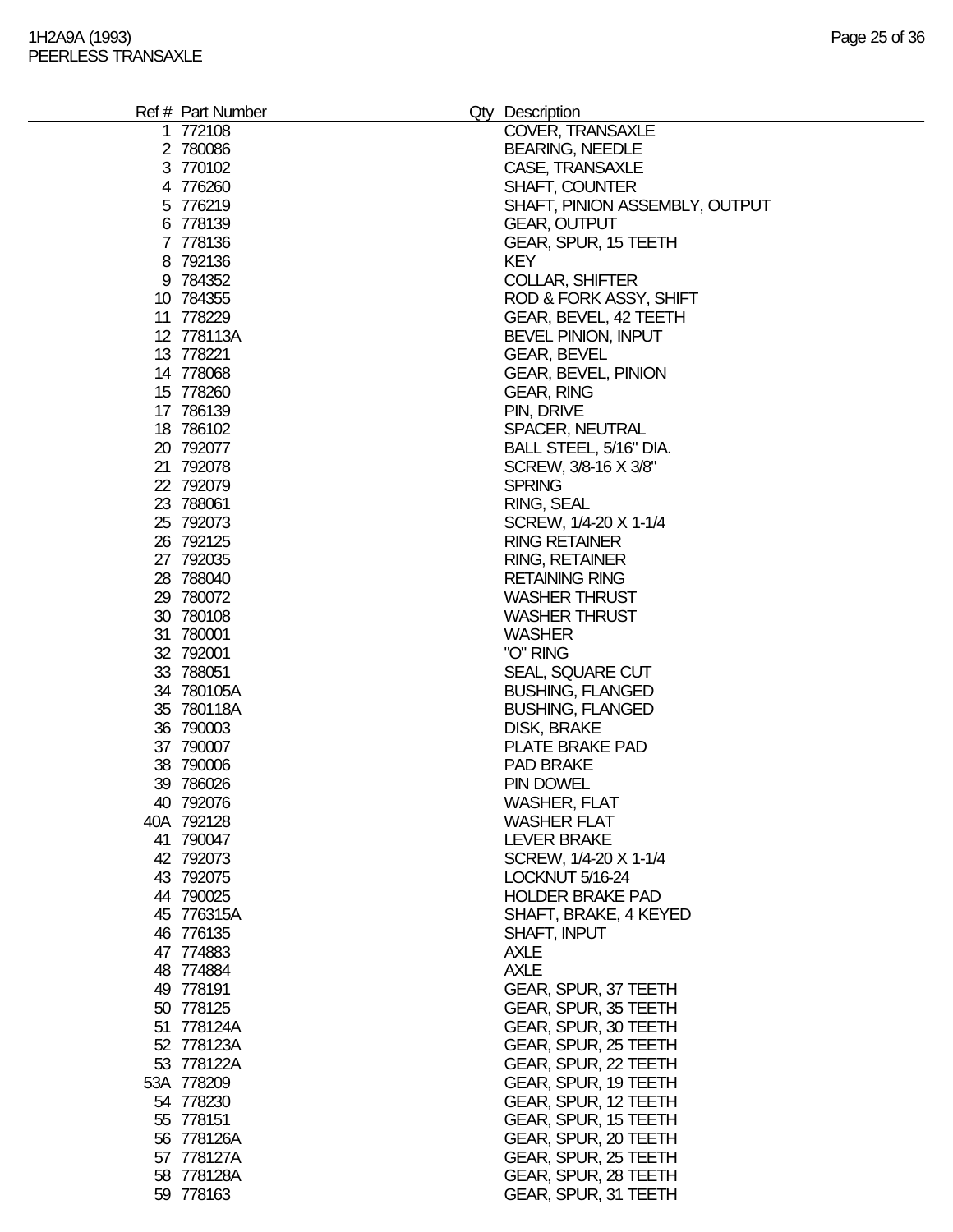| Ref # Part Number<br>Qty | Description                     |
|--------------------------|---------------------------------|
| 60 786081                | <b>CHAIN, ROLLER</b>            |
| 61 786082                | SPROCKET 9T                     |
| 62 786123                | SPROCKET 18T (REV)              |
| 64 792074                | PLUG, THRDED, 9/16-18           |
| 65 780109                | <b>WASHER, THRUST</b>           |
| 66 786067                | <b>SPACER</b>                   |
| 67 792085                | SCREW FLNG HEX 1/4-20 X 2-1/4   |
| 68 786086                | <b>BRKT BRAKE LEVER</b>         |
| 69 780051                | <b>WASHER THRUST</b>            |
| 70 786118                | <b>SPACER</b>                   |
| 71 788069                | <b>SEAL SQUARE CUT</b>          |
| 75 786116                | <b>DISK</b>                     |
| 76 780090                | <b>WASHER, THRUST</b>           |
| 77 788075                | <b>RING, RETAINING</b>          |
| 90 788067B               | <b>GREASE BENTONITE, 32 OZ.</b> |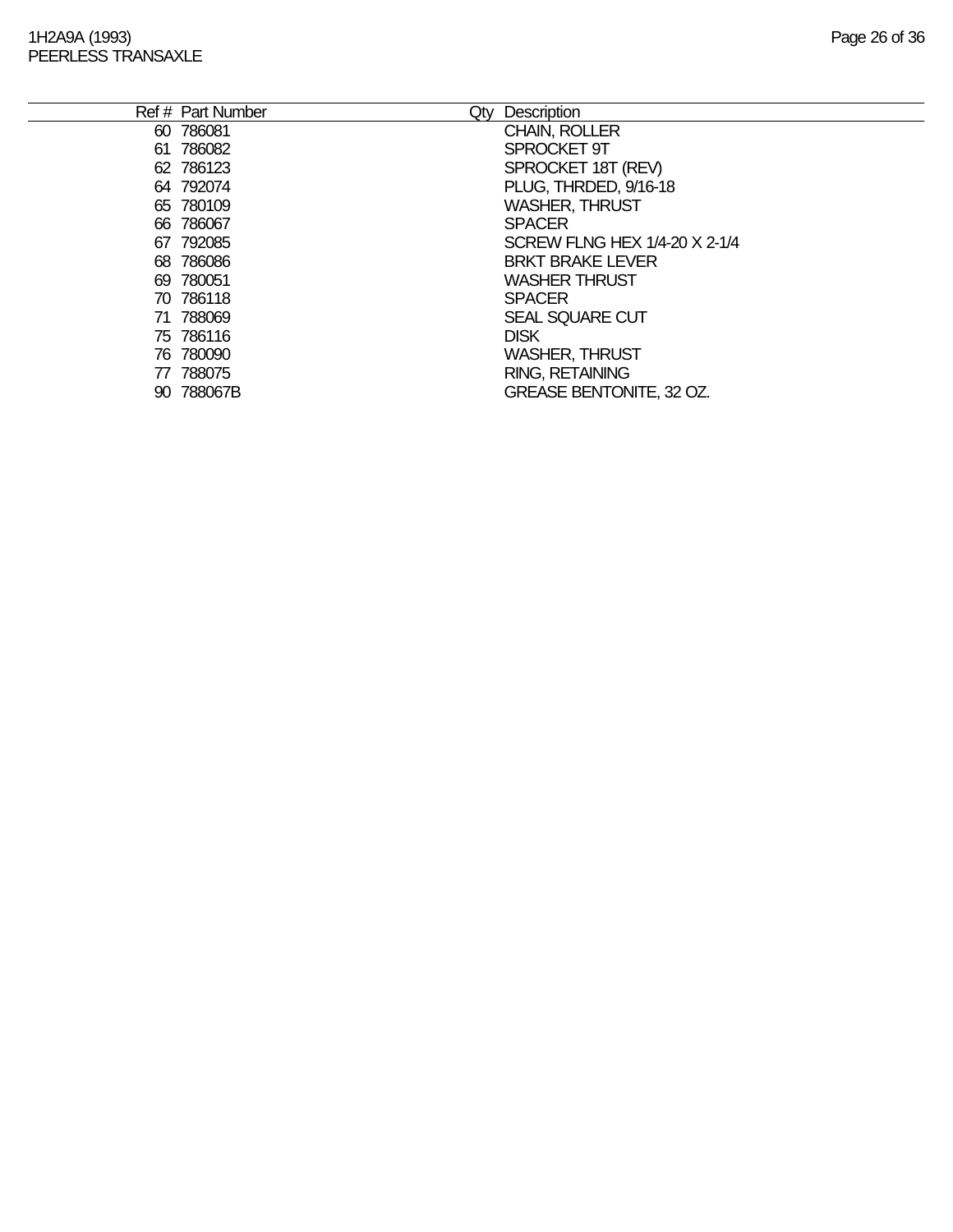**SEAT** 

![](_page_26_Figure_4.jpeg)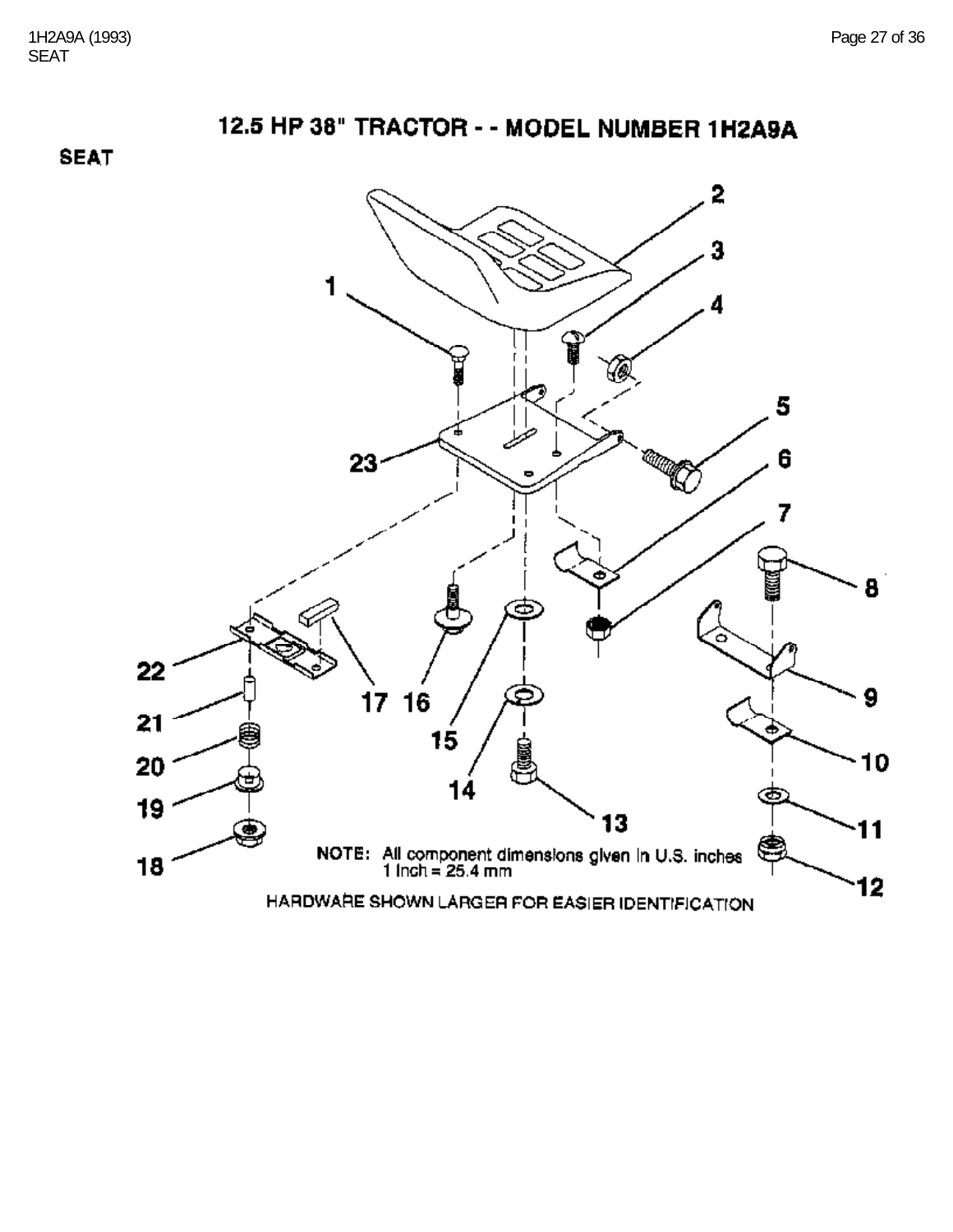L.

| Ref # Part Number | Qty Description     |
|-------------------|---------------------|
| 1 72050411        | SUB=872050411       |
| 2 127427          | SUB= 140119         |
| 3 74641008        | SUB=71031008        |
| 4 73680500        | SUB= 73690500       |
| 5 105529X         | SUB=139888          |
| 6 4171R           | <b>CLIPT</b>        |
| 7 73951000        | "NUT, KEPS"         |
| 8 74760612        | SUB=74780612        |
| 9 126656X         | SUB= 140551         |
| 10 126471X        | "CLIP, INSULATOR"   |
| 11 19133210       | <b>WASHER</b>       |
| 12 73680600       | SUB=73690600        |
| 13 74780814       | <b>BOLT</b>         |
| 14 10040800       | <b>LOCKWASHER</b>   |
| 15 19171912       | <b>WASHER</b>       |
| 16 127018X        | "BOLT, SHOULDER"    |
| 17 121251X        | <b>STRIP FORM</b>   |
| 18 123976X        | SUB= 73900400       |
| 19 121248X        | <b>BUSHING</b>      |
| 20 121250X        | <b>SPRING</b>       |
| 21 134300         | <b>SPLIT SPACER</b> |
| 22 121246X        | <b>BRKT SWITCH</b>  |
| 23 131451         | SUB= 155925         |
|                   |                     |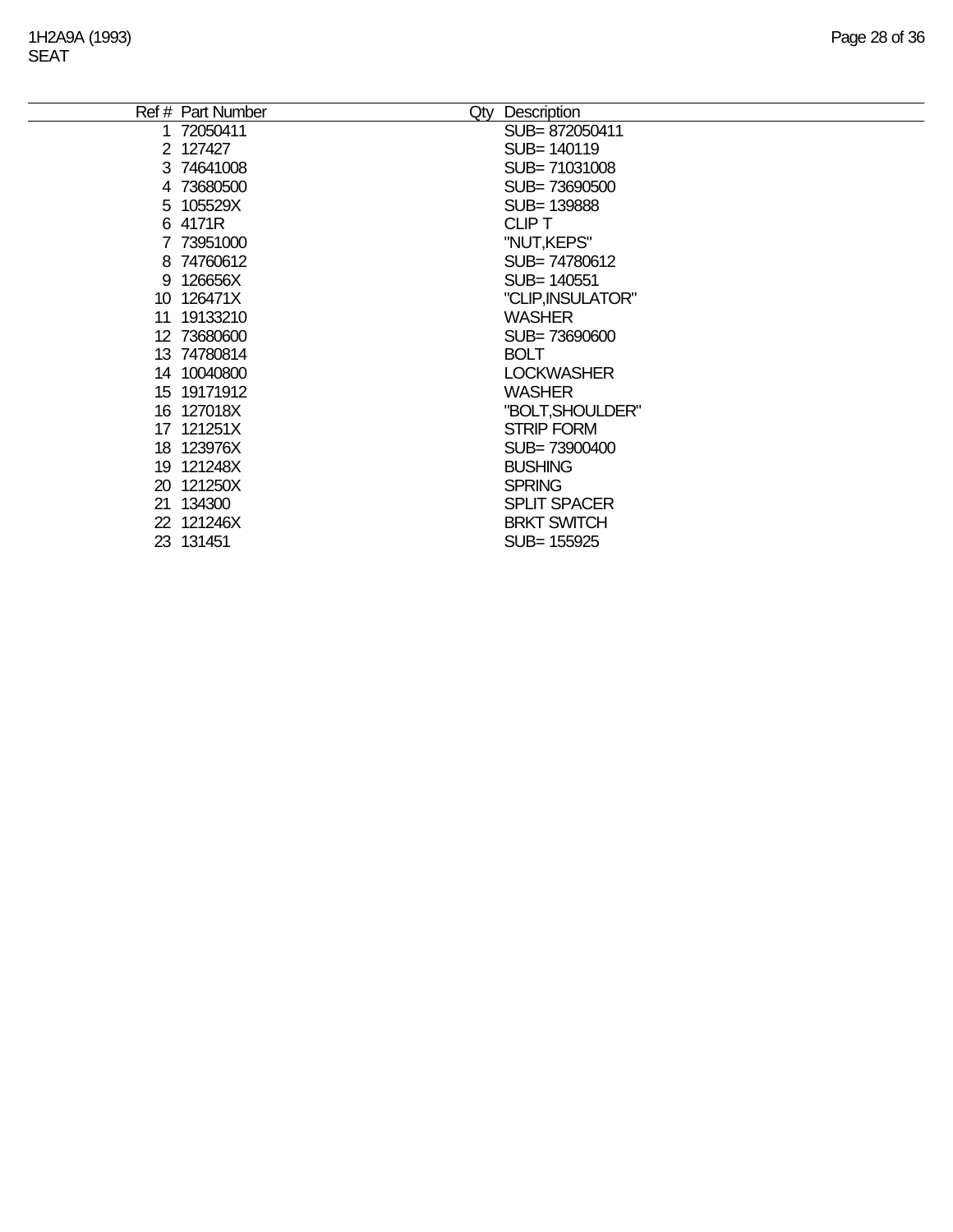![](_page_28_Figure_2.jpeg)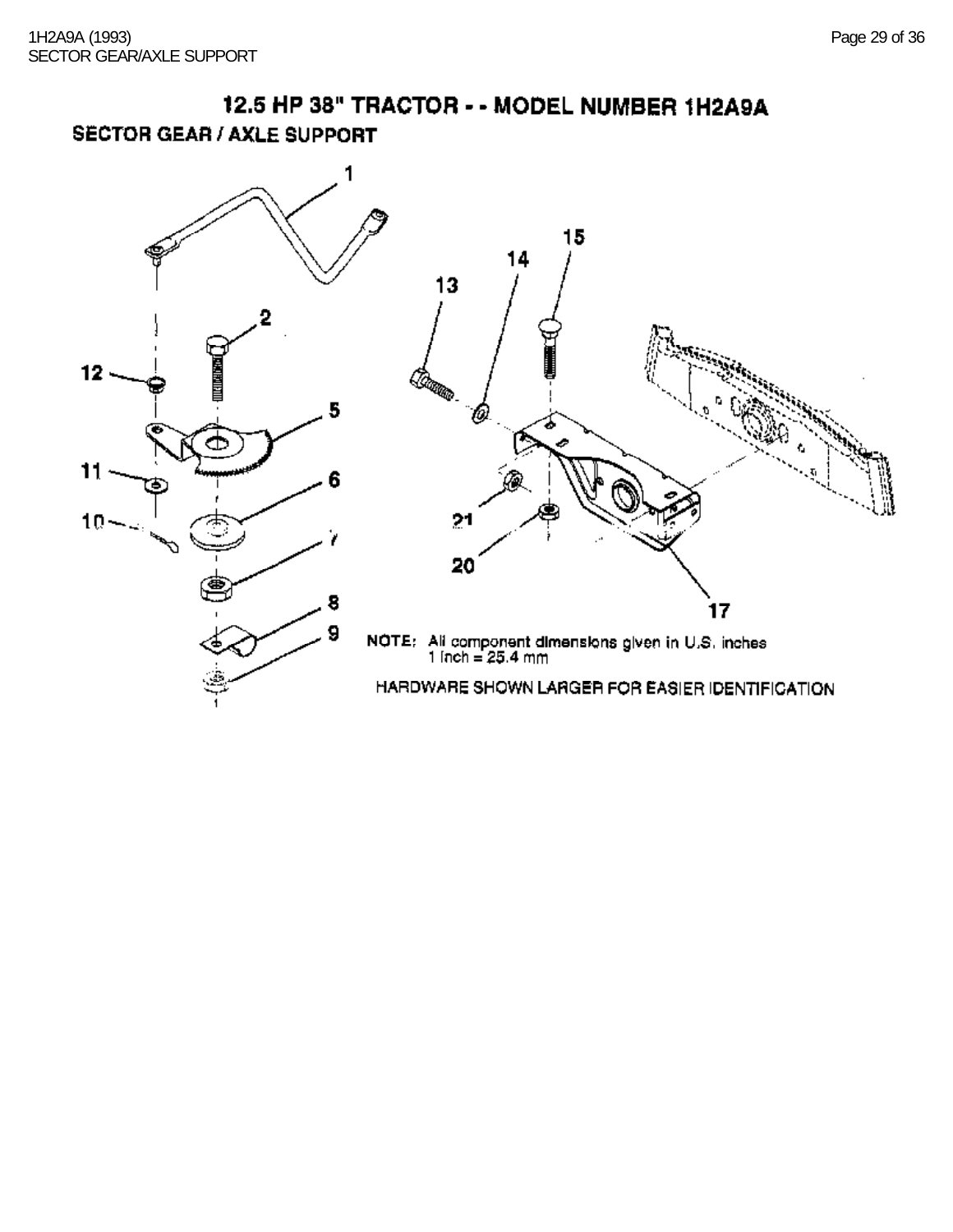#### 1H2A9A (1993) Page 30 of 36 SECTOR GEAR/AXLE SUPPORT

 $\overline{a}$ 

| Page 30 of 36 |  |  |  |
|---------------|--|--|--|
|---------------|--|--|--|

|    | Ref # Part Number | Qty | Description             |
|----|-------------------|-----|-------------------------|
|    | 1 132566          |     | <b>DRAG LINK</b>        |
|    | 2 74780828        |     | "BOLT, HEX"             |
|    | 5 121926X         |     | <b>GEAR SECTOR</b>      |
|    | 7 73030800        |     | <b>NUT</b>              |
|    | 8 126472X         |     | <b>CLIP INSULATOR</b>   |
|    | 9 73680800        |     | <b>NUT LTV</b>          |
|    | 10 76020412       |     | <b>COTTER PIN</b>       |
|    | 11 19131316       |     | <b>WASHER</b>           |
|    | 12 126847X        |     | <b>BUSHING.DRAGLINK</b> |
|    | 13 74760512       |     | <b>BOLT</b>             |
|    | 14 19111416       |     | <b>WASHER</b>           |
|    | 15 72110606       |     | <b>BOLT</b>             |
|    | 17 137096         |     | <b>SUPT AXLE FRONT</b>  |
|    | 20 73680600       |     | SUB=73690600            |
| 21 | 73680500          |     | SUB=73690500            |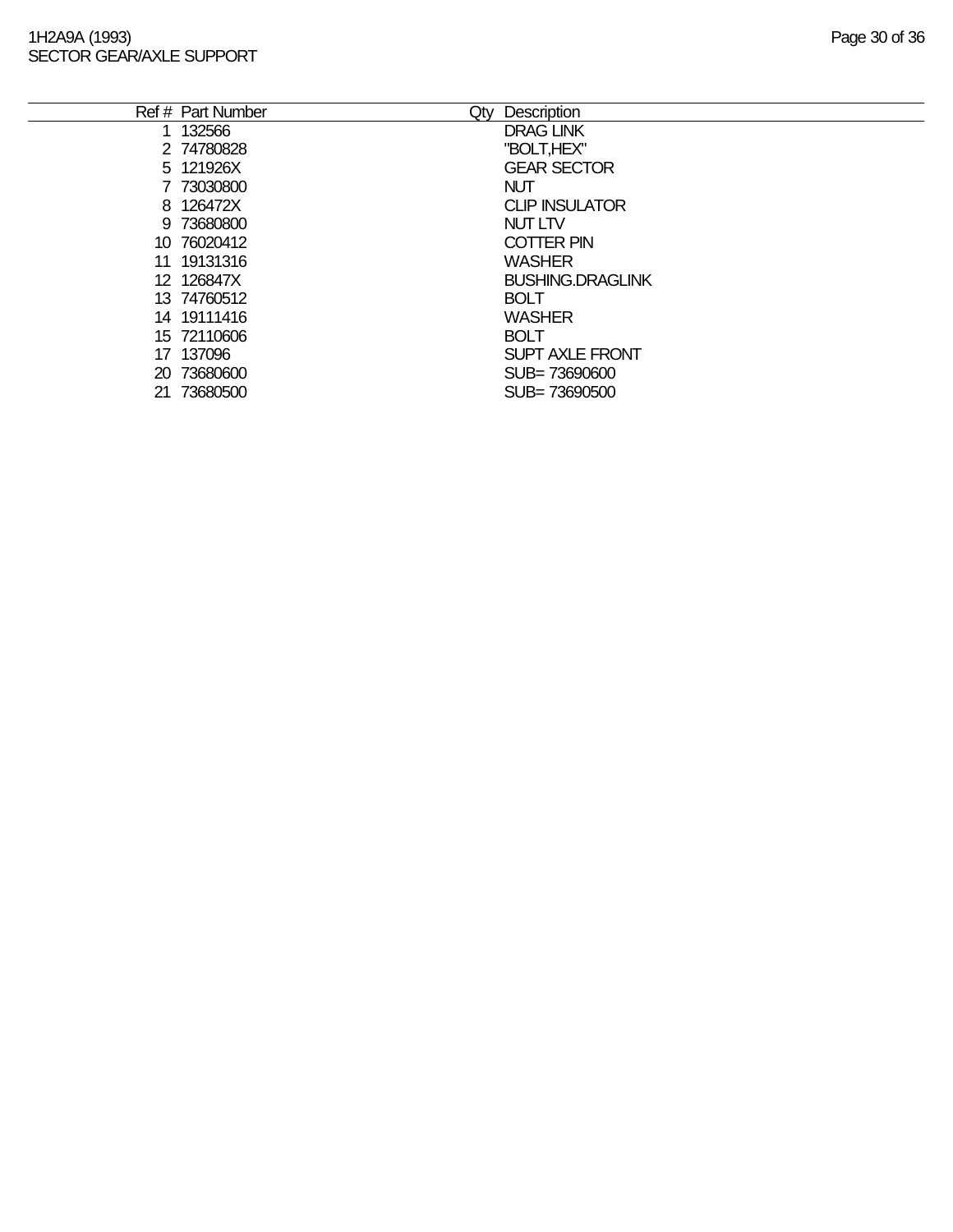## **STEERING WHEEL**

![](_page_30_Figure_4.jpeg)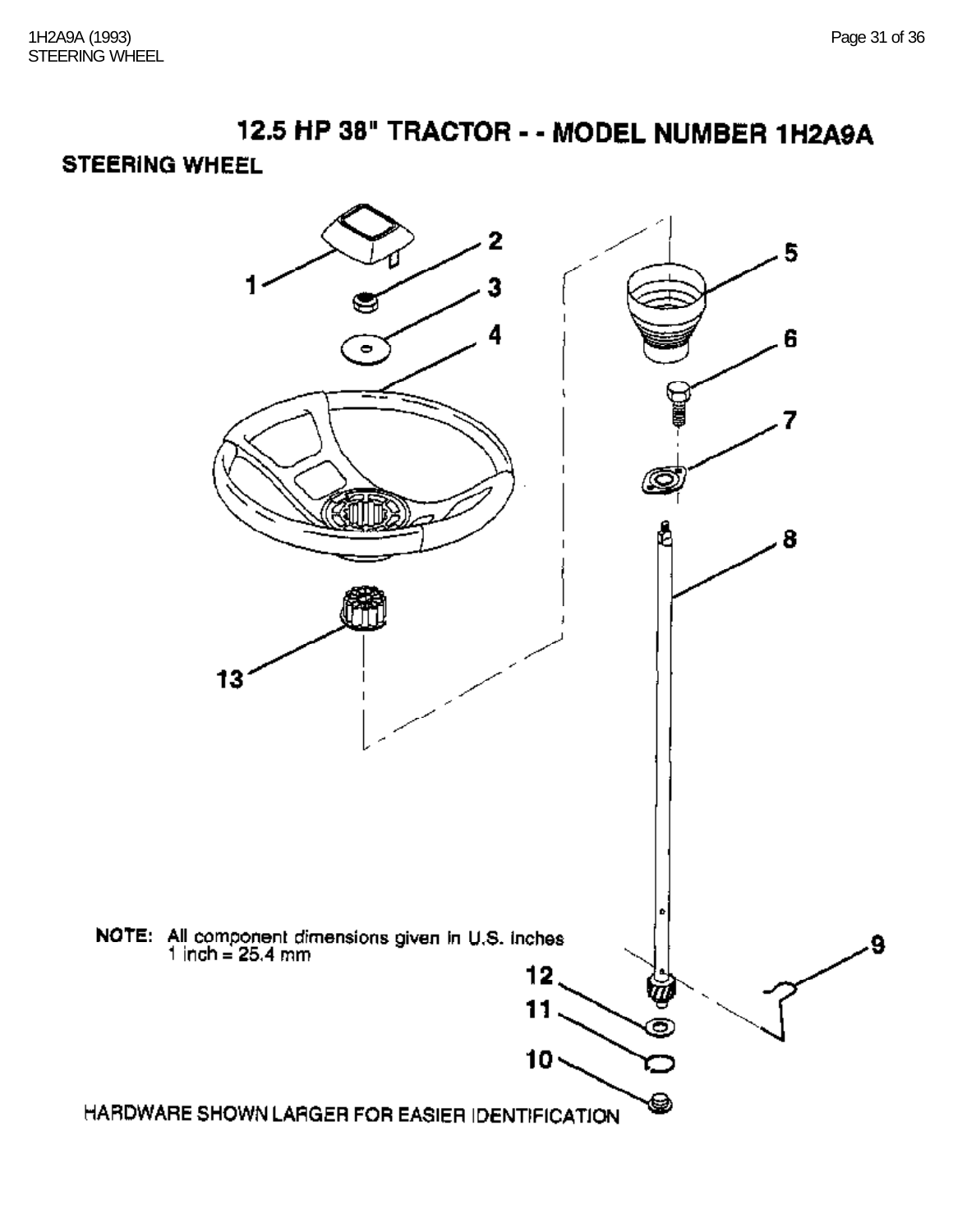### 1H2A9A (1993) Page 32 of 36 STEERING WHEEL

|    | Ref # Part Number<br>Qty | Description              |
|----|--------------------------|--------------------------|
|    | 1 133742                 | ST WHL INSERT CAP        |
|    | 2 7810H                  | <b>GRIPCO NUT</b>        |
|    | 3 19133808               | <b>WASHER T</b>          |
|    | 4 133741                 | SUB= 150547              |
|    | 5 121897X                | <b>SLEEVE STEERING</b>   |
|    | 6 17431008               | SUB=98000165             |
|    | 7 102803X                | SUB= 918102803X          |
|    | 8 123651X                | SUB= 148966              |
|    | 9 124210X                | <b>STEERING CLIP</b>     |
|    | 10 123438X               | <b>BUSHING STEER LWR</b> |
| 11 | 12000045                 | <b>RING</b>              |
|    | 12 19211616              | <b>WASHER LT</b>         |
|    | 13 104820X               | <b>ADAPTER-WHEEL LT</b>  |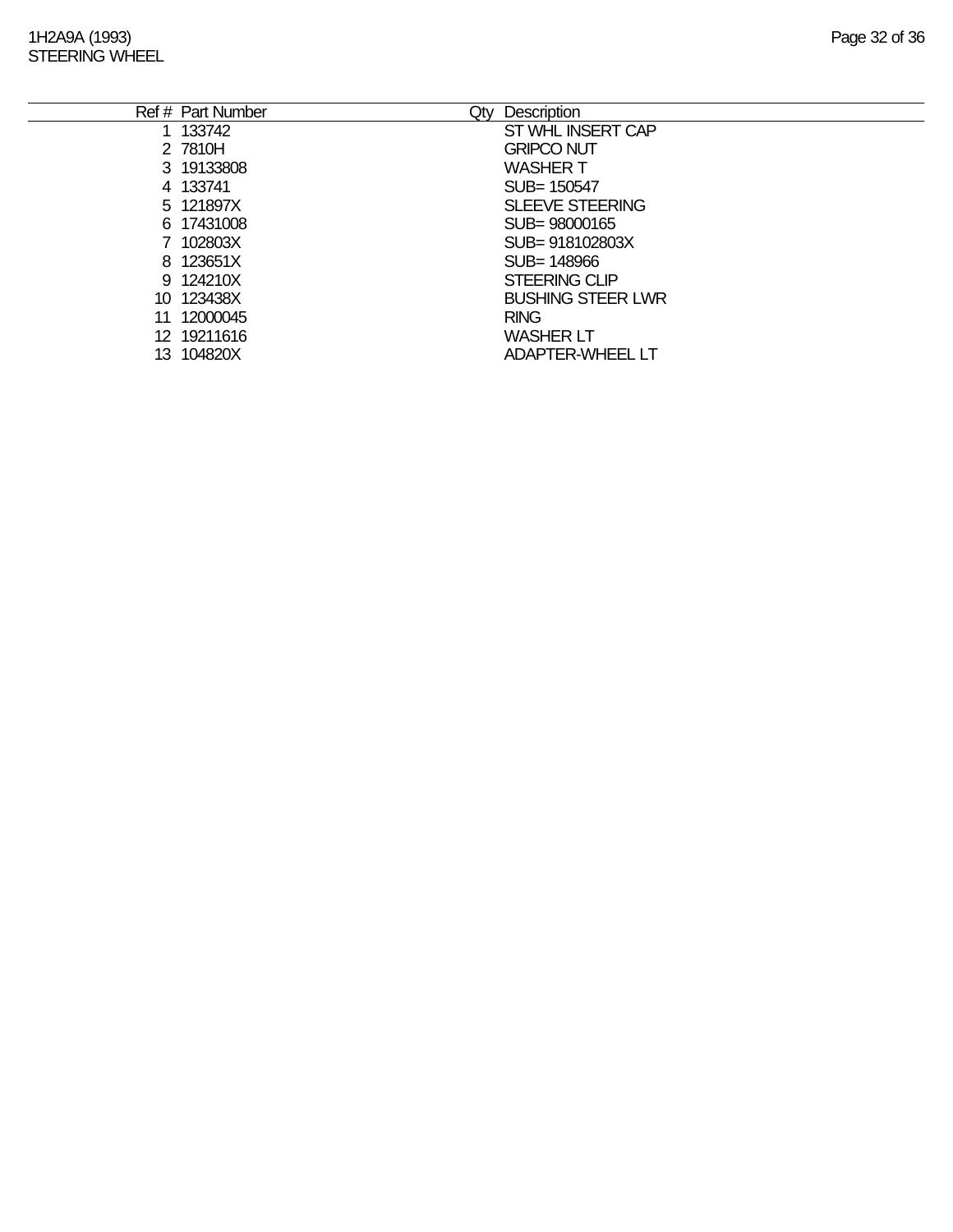**TRANSAXLE** 

![](_page_32_Figure_3.jpeg)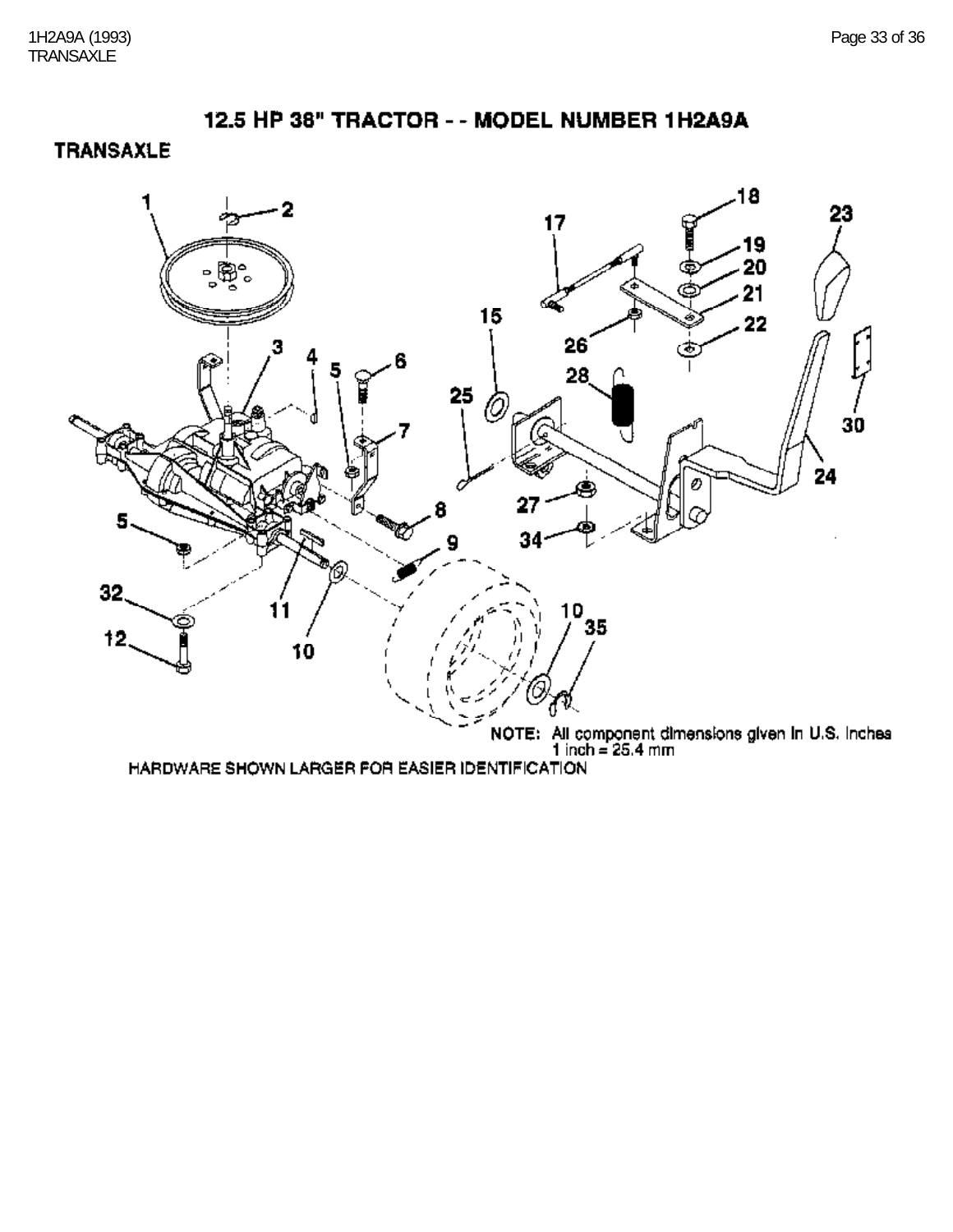|                      | Ref # Part Number | Qty Description         |
|----------------------|-------------------|-------------------------|
|                      | 1 123385X         | <b>PULLEY</b>           |
| $\mathbf{2}^{\circ}$ | 12000028          | SUB= 2267J              |
| 3                    |                   | <b>REFER TO IMAGE</b>   |
|                      | 4 2228M           | SUB= 2228M1             |
|                      | 5 73680500        | SUB=73690500            |
|                      | 6 72140506        | <b>BOLT</b>             |
|                      | 7 123378X         | "STRAP,TORQUE"          |
|                      | 8 17490512        | <b>SCREW</b>            |
|                      | 9 110422X         | SUB= 146682             |
|                      | 10 121749X        | <b>WASHER</b>           |
|                      | 11 123583X        | <b>SQUARE KEY</b>       |
|                      | 12 74760540       | <b>BOLT</b>             |
|                      | 15 19171616       | <b>WASHER</b>           |
|                      | 17 126293X        | <b>LINK SHIFT</b>       |
|                      | 18 71040412       | SUB=74550412            |
|                      | 19 10040400       | <b>LOCKWASHER</b>       |
|                      | 20 19091210       | <b>WASHER LT</b>        |
|                      | 21 126292X        | <b>ARM SHIFT</b>        |
|                      | 22 105701X        | <b>WASH-SHFT PLT LT</b> |
|                      | 23 122011X        | "KNOB, SHT CONTROL"     |
|                      | 24 128202         | SUB= 532128202          |
|                      | 25 76020416       | PIN COTTER 1/8          |
|                      | 26 73810500       | NUT.LOCK.5/16-24        |
|                      | 27 73510500       | <b>NUT</b>              |
|                      | 28 128085         | "SPRING, EXT"           |
|                      | 30 123692X        | <b>KNOB RETAINER</b>    |
|                      | 32 19111116       | <b>WASHER</b>           |
|                      | 34 11050500       | LOCKWASHER.5/16.E       |
|                      | 35 12000001       | <b>E-RING LT</b>        |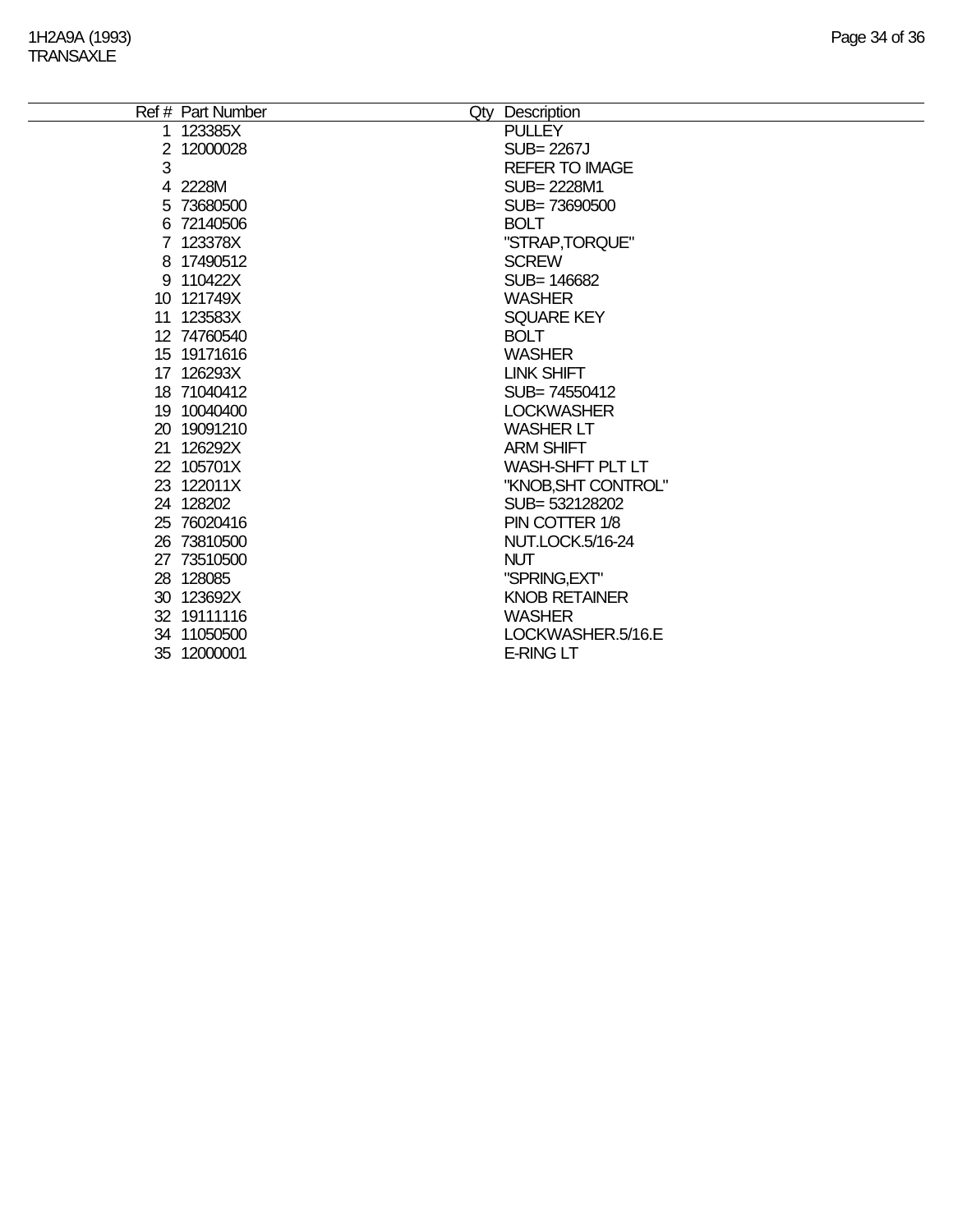# **WHEELS & TIRES**

![](_page_34_Figure_3.jpeg)

**NOTE:** All component dimensions given in  $U S$  inches 1 inch = 25.4 mm